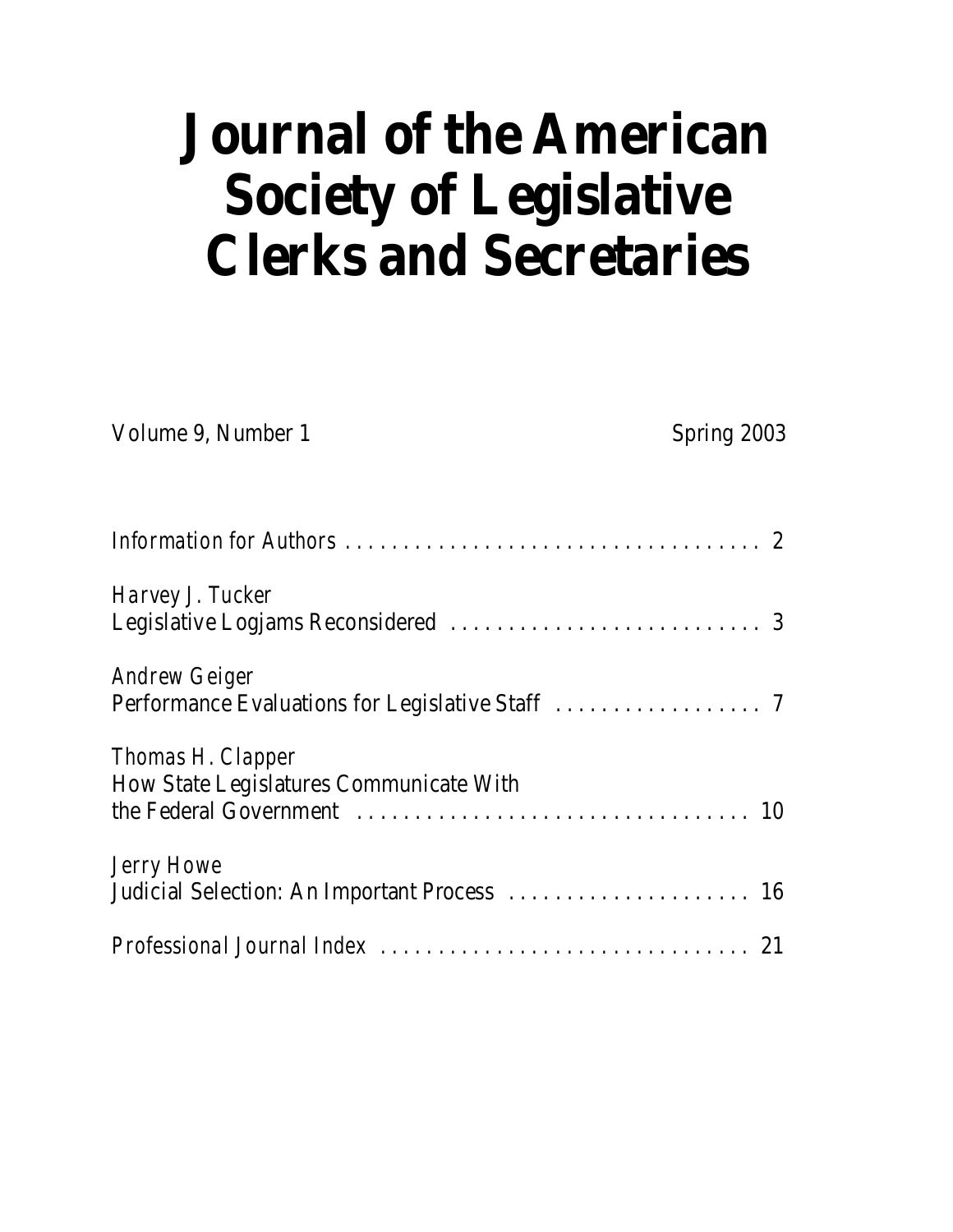# **Journal of the American Society of Legislative Clerks and Secretaries**

### **2002-2003 Staff**

Editor: Annette B. Moore, UT Secretary of the Senate

Vice Chair: Janet E. Jones, KS Chief Clerk of the House

Associate Vice Chair: Sandy D. Tenney, UT Manager of Senate Services

# **Editorial Board**

Janet E. Jones, Chief Clerk of the House, KS B. Scott Maddrea, Deputy Clerk for Committee Operations, VA Sandy D. Tenney, Manager of Senate Services, UT

## **Committee Members**

Mary Andrus, UT Steve Arias, NM Judy Barrows, ME Ed Burdick, MN Molly Durham, IL Polly Emerson, TX Janice Gadd, UT David A. Gibson, VT Jhonnie M. Gillispie, FL Ruby Johnson, LA Cynthia Johnston, OR Debbie Miller, OR Gail C. Romanowski, MN Jim Schratz, AR Patricia Vaughan, VA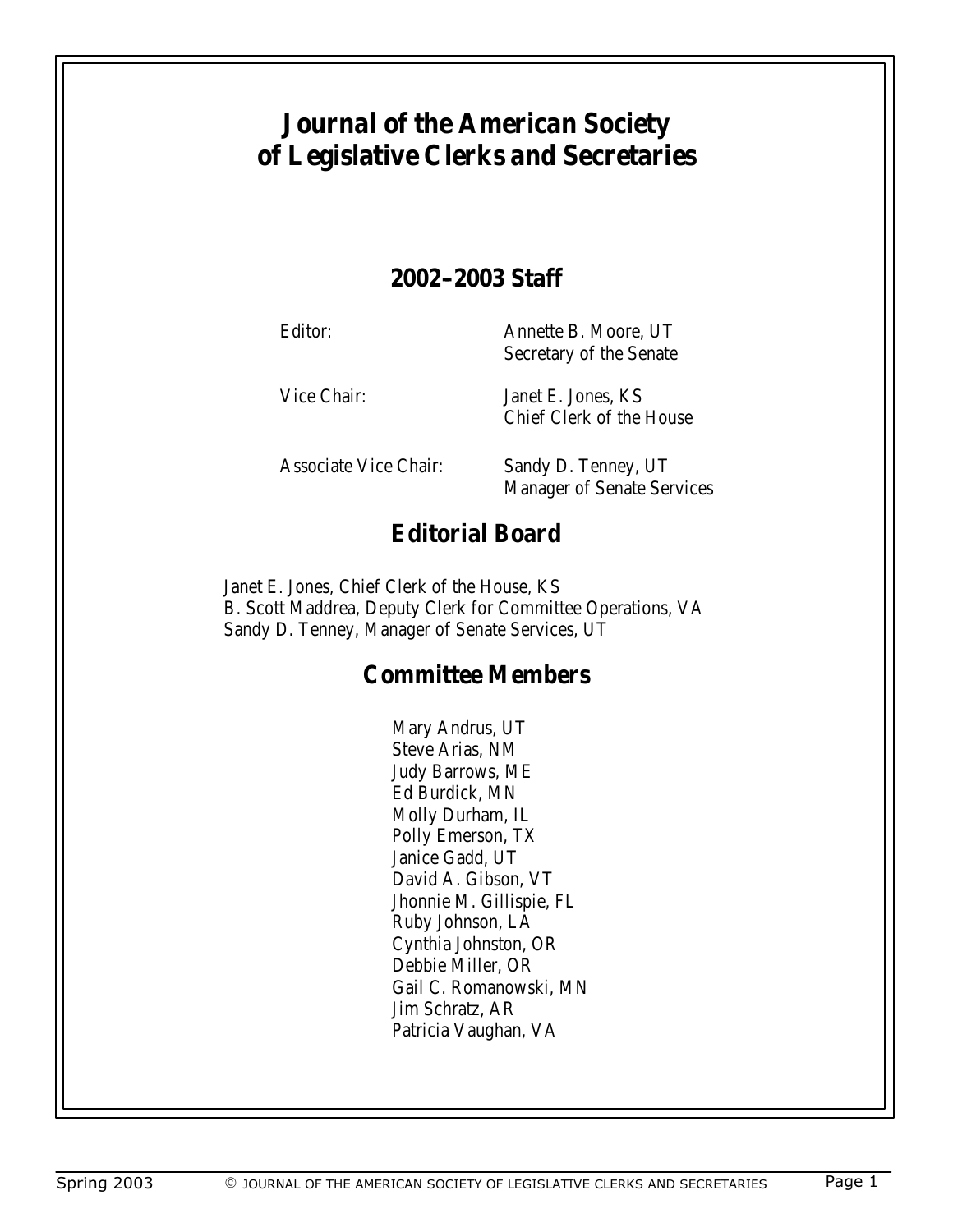### **INFORMATION FOR AUTHORS**

The editor of the *Journal of the American Society of Legislative Clerks and Secretaries* welcomes manuscripts which would be of interest to our members and legislative staff, including topics such as parliamentary procedures, management, and technology. Articles must be of a general interest to the overall membership.

Contributions will be accepted for consideration from members of the American Society of Legislative Clerks and Secretaries, members of other National Conference of State Legislatures staff sections, and professionals in related fields.

All articles submitted for consideration will undergo a review process. When the editorial board has commented, authors will be notified of acceptance, rejection, or need for revision of manuscripts. The review procedure will require a minimum of four to six weeks. Two issues are printed annually–one in the fall and the other in the spring.

### **STYLE AND FORMAT**

Specialized jargon should be avoided. Readers will skip an article they do not understand.

Follow a generally accepted style manual such as the University of Chicago Press *Manual of Style.* Articles should be word processed on 3.5" disks in WordPerfect 8.0 or Word 2000 or typewritten one-sided, double-spaced, with one-inch margins.

Number all references as endnotes in the order in which they are cited within the text. Accuracy and adequacy of the references are the responsibility of the author.

#### **SUBMISSION**

Mail disk or original and four copies to:

Annette B. Moore, Editor Secretary of the Senate Utah State Senate Room 319 State Capitol Salt Lake City, UT 84114

The material should be mailed flat. Graphic materials should be submitted at the same time with appropriate cardboard backing.

Inquiries from readers and potential authors are encouraged. You may contact the editor: Telephone (801) 538--1458, FAX (801) 538--1878, or email amoore@utahsenate.org Letters to the editor are welcomed and will be published to provide a forum for discussion.



The *Journal of the American Society of Legislative Clerks and Secretaries* (ISSN 1084-5437) consists of copyrighted and uncopyrighted material. Manuscripts accepted for publication become the property of the American Society of Legislative Clerks and Secretaries. © 2001 by the American Society of Legislative Clerks and Secretaries. All rights reserved. Reproduction in whole or part without permission is strictly prohibited.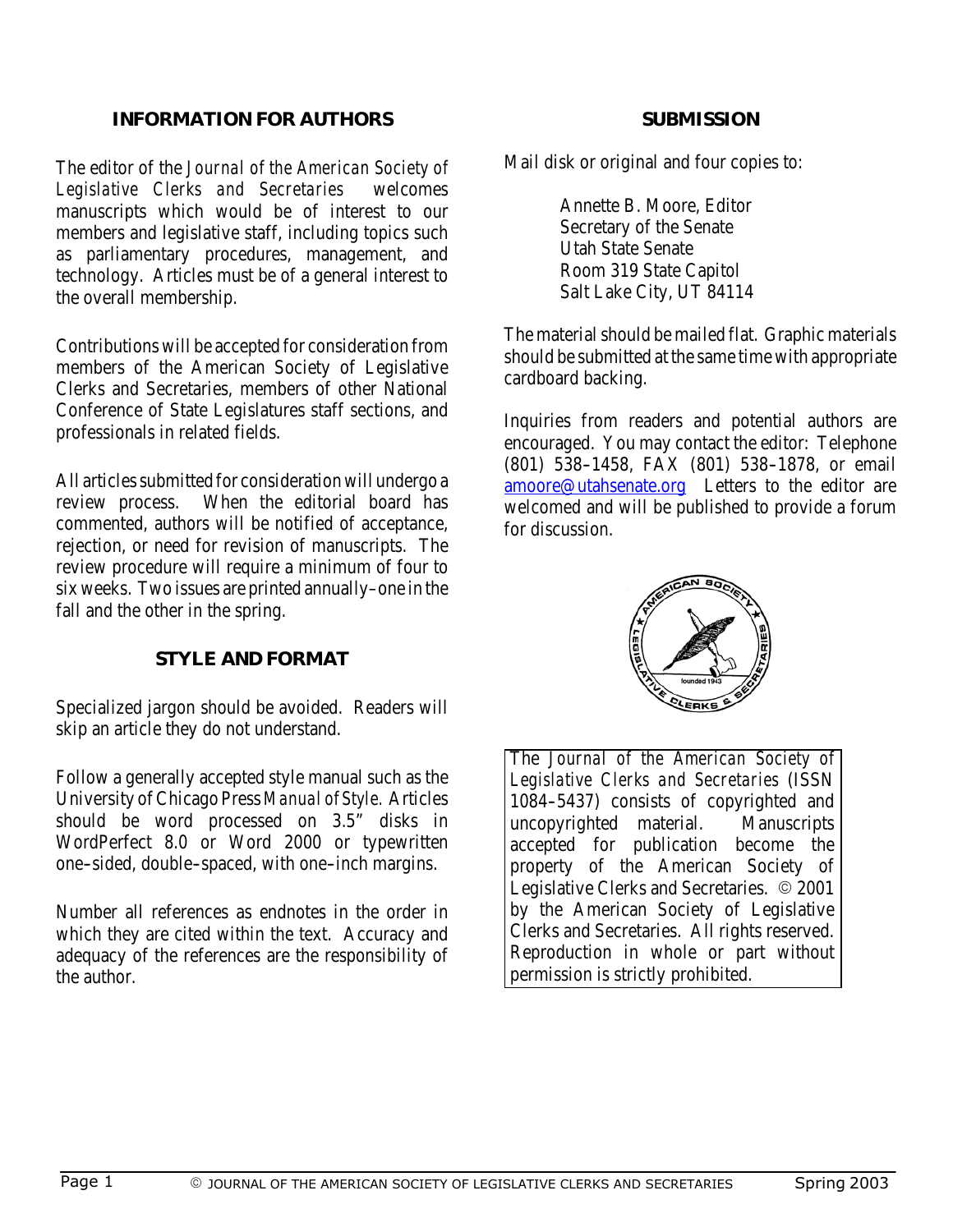# **LEGISLATIVE LOGJAMS RECONSIDERED**



By Harvey J. Tucker Dept. of Political Science Texas A&M University

Practitioners and scholars agree that state legislatures are very busy in the final days of each session. The typical legislature passes a large number and/or proportion of laws at the end of the session.<sup>1</sup> Many decisions to kill bills are also made then.<sup>2</sup> There is no doubt a logjam of work exists just prior to adjournment.

Popular authors and journalists frequently add another element to the discussion: *contempt*. Implicitly or explicitly, many portray the end-of-session logiam as evidence of poor performance. They disparage and ridicule state legislators for being inefficient, ineffective, uninformed, and uncaring. The following is a description of the Texas Legislature written by Molly Ivins. Its tone and content are characteristic of editorials and articles published across the nation as state legislatures close their sessions.

Many bills are passed by the Legislature after consideration lasting one minute. During the traditional end-of-the-session logjam, this bill-a-minute pace is sometimes for four or five days. The House's all-time record was passing the state's first sales tax at eight minutes to midnight on the last night of the 1961 session. The House then took four of the remaining minutes to consider and pass the entire \$388 million biennial appropriations bill. Still other bills are passed without being given any consideration. To do this, alegislator gets a bill placed on what is called the local-and-consent calendar.<sup>3</sup>

Molly Ivins is unsurpassed as a commentator on the Texas Legislature. She is an outstanding investigator

and an effective communicator. She is a sophisticated observer who has mastered the details of the legislative process. She knows that bills considered for minutes on the floors of the Texas House and Senate are considered for hours–frequently hundreds of hours–in hearings, committee meetings, caucuses, conferences, summits, palavers, chitchats and so forth. Yet she and others who are most knowledgeable about the legislative process choose to present a skewed and inaccurate picture of how state legislatures handle their workloads.

I would argue that most analyses presented in the popular media (and in some scholarly publications) are based on a number of unarticulated assumptions that oversimplify and misconstrue the legislative process. The following are examples.

- All bills are submitted with the intention that they be passed.
- Bills are independent of each other. Each can and should be considered in isolation from others.
- All bills are equally important and deserve equal consideration.
- Floor discussions should parse bills to provide members with the information they require to decide how to vote.
- Good practice requires all members to know the details of each bill they vote on.
- Legislators want to be knowledgeable about all bills. Insufficient time at the end of the session is the major obstacle they face.

The inevitable deduction from these premises is that legislative logjams are harmful and ought to be eliminated. However, if the premises are incorrect, the conclusion may also be incorrect.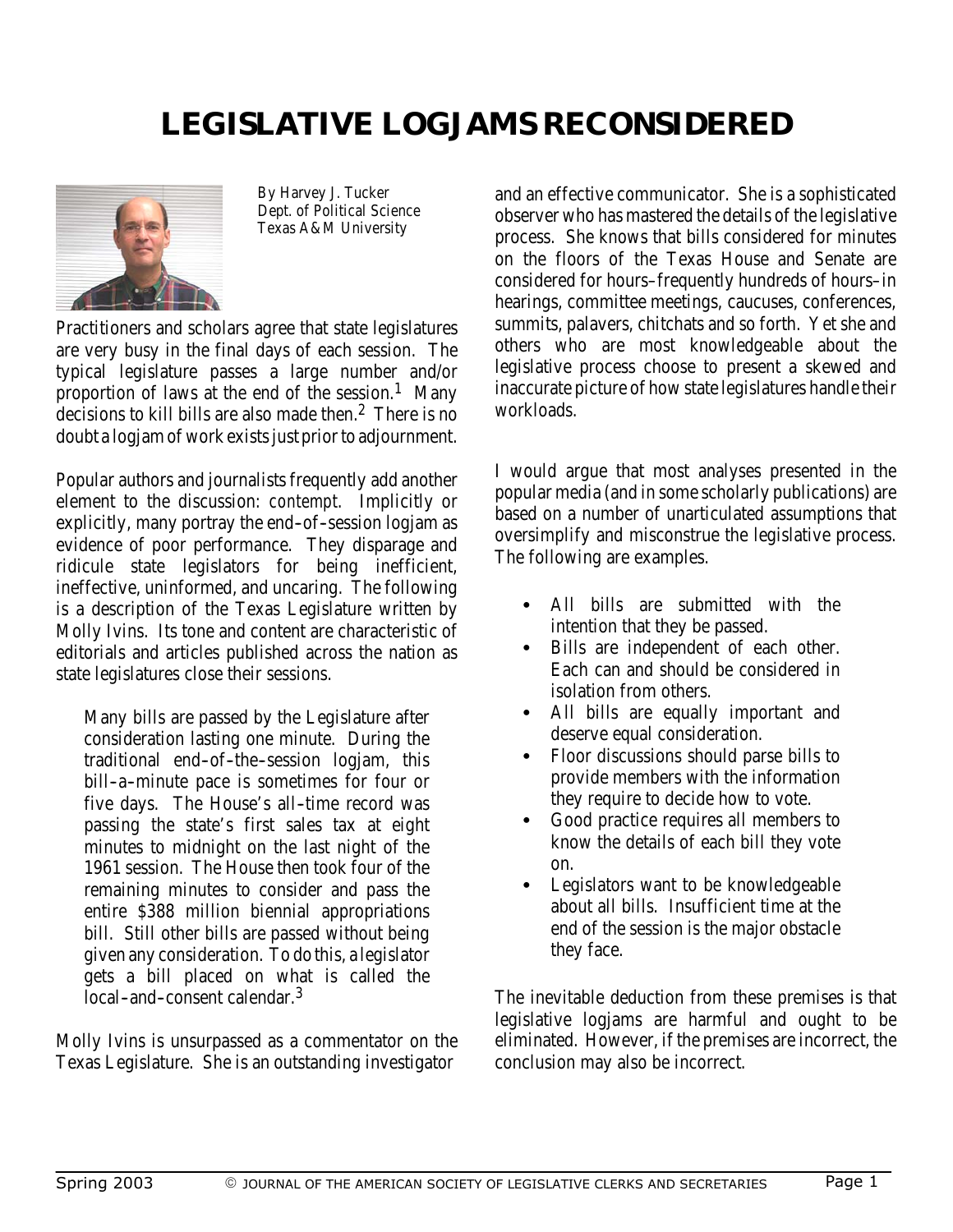### *Premises Reevaluated*

*All bills are submitted with the intention that they be passed.* This is an incorrect assumption. House and Senate members frequently submit verbatim identical bills or nearly identical bills.<sup>4</sup> The goal is to maximize the probability of passage, not to pass two bills with the same content. Furthermore, legislators submit many bills with no intention of enacting them. Authors often let their bills die immediately after submission. This strategy makes sense for many reasons. Sometimes the member is doing a favor for a constituent. Sometimes the member is acting symbolically. Sometimes the member knows the bill cannot be passed and is seeking publicity. Sometimes the member intends only to establish a topic for action in future sessions. In short, there are numerous reasons for submitting bills other than enacting them into law.

*Bills are independent of each other. Each can and should be considered in isolation from others.* These ideas cannot withstand scrutiny. Expenditure bills must be linked to revenue bills. Measures concerning universities may be linked to measures concerning community colleges and primary and secondary education. Proposals to assign obligations to local governments may be linked to proposalsto give powers or financial resources to those governments.

It is relatively easy to understand that passing some bills is contingent on passing other bills. It may be more challenging to recognize bills that pass are frequently linked to bills that do not pass. In any legislative session there is widespread advance agreement on action--item topics. These topics are rarely addressed by a single submission. More typically, several bills–sometimes dozens–are entered. Formally or informally, committees assigned these bills contemplate them as a group. The result is passed legislation that includes elements from multiple bills. Outsiders see a single successful bill and many failures. Members report that enactments meet some or all of their goals even when the bills they submit seem to have been rejected.

*All bills are equally important and deserve equal consideration.* All bills are important to some but

rarely are bills equally important to all. The idea that all bills deserve equal quality of consideration need not require that all bills receive equal quantity of consideration. The large majority of state legislative chambers use consent calendars or other procedures to identify bills that are not expected to be controversial. Procedures vary, but all include a process for placing bills on consent calendars and a process for a small number of legislators to remove and reassign bills to other calendars.<sup>5</sup> The purpose is to identify measures that do not require lengthy consideration on chamber floors. Molly Ivins' statement notwithstanding, bills in the Texas House and Senate are thoroughly screened and reviewed by two separate groups before being placed on consent calendars. Passing consensus bills without lengthy floor consideration is an efficient practice.

*Floor discussions should parse bills to provide members with the information they require to decide how to vote.* This was the mode of operation in the U.S. Congress and state legislatures in the 18th and part of the 19th century. When chambers had few members and contemplated few acts of legislation, floor proceedings included meaningful debate and exchange of information. For more than one hundred years detailed consideration of bills has been assigned to legislative committees. Floor speeches are intended to explain, not to convince. They seem to target external audiences more than colleagues. In most state legislatures near--unanimous floor votes are much more common than close votes. Floor actions tend to ratify decisions previously made elsewhere.

*Good practice requires all members to know the details of each bill they vote on.* Legislators must vote on hundreds of bills each session in some states and on thousands of bills in other states. Bills are written in a legal and technical language. Many cannot be fully understood without supplemental information such as the complete text of previous actions being changed. The workload is too large and too difficult for each member to know every bill in detail. Committee members share their knowledge and expertise with the larger chamber. Individual legislators seek advice from many parties including colleagues, staff, leaders, lobbyists, constituents and others.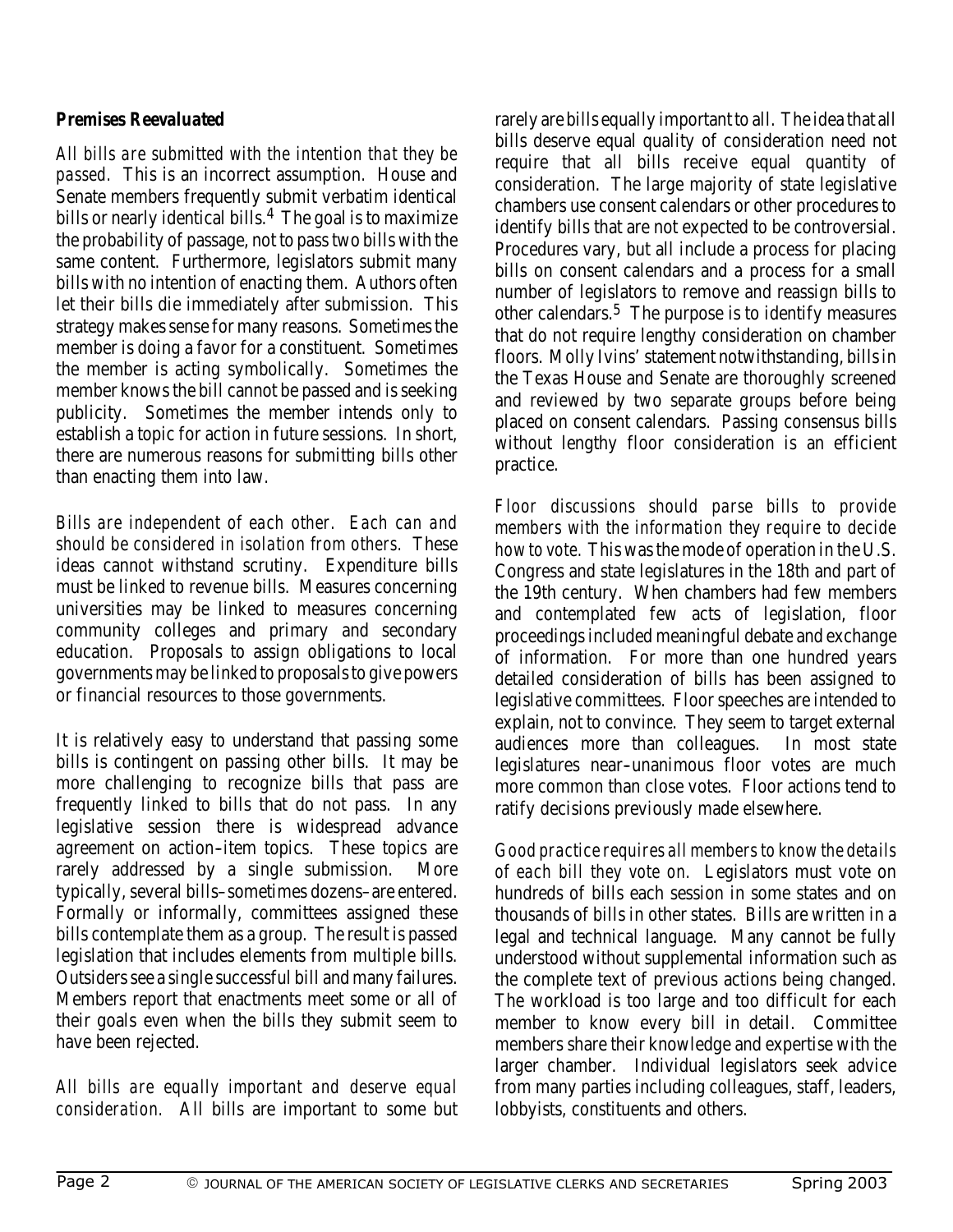*Legislators want to be knowledgeable about all bills. Insufficient time at the end of the session is the major obstacle they face.* Experienced members know they cannot achieve legislative omniscience. A Texas legislator was asked in one of my classes how many bills he read of the six thousand plus submitted each session. His reply was frank: "Before my first session I had the goal of reading all bills. After a few weeks I had the goal of reading all bills assigned to my committees. Now that I have served several terms, my goal is to read most of the bills I submit." He went on to explain how his network of advisors makes it unnecessary to read each bill to know how to vote. No matter when a bill comes up for floor action, most members will not decide how to vote based exclusively or primarily on their own reading.

### *Life Without Logjams?*

Even if the arguments underlying most criticisms of legislative logjams are flawed, there may be good reasons to try to eliminate or reduce them. Many state legislatures have enacted procedural changes intended to decrease their logjams, and others are contemplating changes. NCSL has an Internet page titled "Controlling End-of-Session Logjams." It advises that deadlines are the most common mechanism for managing the overall work flow. It also lists other methods used by many legislatures to expedite or streamline the process: bill pre-filing; proposed, short-form or skeleton bills; companion bills; committee bills; bill carryover and bill introduction limits.<sup>6</sup> NCSL has helped individual state legislatures consider how to improve their procedures.7

Too much work and too little time to do it is clearly a problem. But, passing lots of bills at the end of the session may not be a problem for all legislatures. If the focus is when during its sessions bills are passed, the Texas legislature has one of the largest legislative logjams. However, decisions to kill bills are also part of the legislative process. In thetypical statelegislature decisions to kill outnumber decisions to pass by a ratio of three to one. If the focus is when final decisions to pass or kill bills are made, the agenda in Texas is cleared at an almost perfectly even rate from the time it is fully established to the final day of the session.8 A legislature can have a logjam without having a logjam problem.

The NCSL cautions that the reforms it suggests to manage the flow of work do not constitute a panacea. For some legislatures the reforms may be counter--productive. Fewer bills may not be better than more bills if submissions are considered in groups rather than one at a time. Multiple bills on the same topic may provide useful text for committee substitutes, floor amendments and conference committee changes. Having more time to work is not always better than less time to work. Deadlines can be useful for stimulating cooperation aimed at resolving issues. State legislatures with longer sessions do not systematically have smaller end-of-session logjams than those with shorter sessions. I doubt many would suggest that the U.S. Congress, with its professionalism and unlimited sessions, is a paragon of efficiency.

Last--minute decisions raise the possibility of passing contradictory legislation and provide opportunities for malicious behavior by some legislators. The empirical question of how often such problems occur at the beginning, middle and end of sessions is still open. Those who are most critical of end-of-session logiams argue the practice violates principles I think are misguided. They rarely, if ever, cite concrete examples of bad decisions made only because of impending deadlines. Indeed, the harshest critics argue that legislatures are capable of making bad decisions throughout their sessions.

### *Conclusion*

I find it easy to explain to my students why state legislatures pass the large majority of laws at the end of each session. I simply remind them that students tend to write their major research papers and take their final exams at the end of each semester. Then I ask how they would react if their parents (or journalists) accused them of being irresponsible early in semesters and inefficient and ineffective at the end of semesters. Students know that papers written later are based on work done earlier. They know that studying for final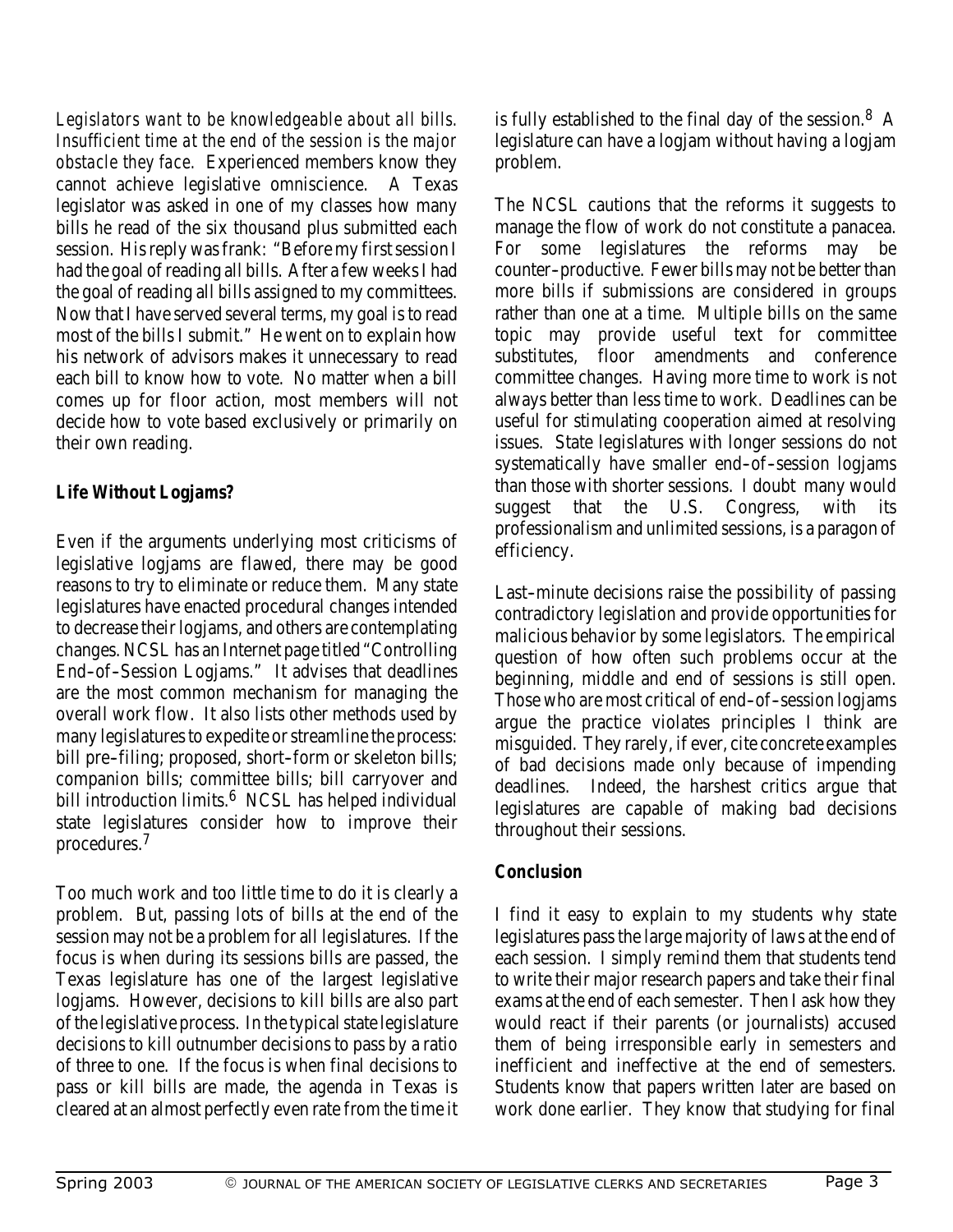exams is linked to studying for prior exams. Parents understand the stream of academic work during the semester and the seasonal differences in work flow in their own occupations. Yet even the most informed observers seem to overlook the division of labor and flow of work in state legislatures when they evaluate the quantity and quality of work completed just before adjournment.

When can we expect state legislatures to work without end-of-session logjams of any kind?

- When business meetings that begin at 1 PM and at 4 PM are equally efficient.
- When students no longer cram for exams at the last minute.
- When professors no longer finish professional papers just before delivery.
- When parents no longer purchase gifts for children shortly before their birthdays.
- When journalists no longer turn in their stories immediately before deadlines.

I suggest it is reasonable to expect that state legislatures will no longer have end-of-session logjams when all other groups and individuals no longer change their behavior in anticipation of deadlines.

\_\_\_\_\_\_\_\_\_\_\_\_\_\_\_\_\_\_\_\_\_\_\_\_\_\_\_\_

2 Illinois Legislative Council, Scheduling Legislative Workloads (Springfield: Legislative Council Publication 108, 1952); Charles W. Wiggins, The Legislative Process in Iowa (Ames: Iowa State University Press, 1972.

<sup>3</sup> Molly Ivins, *Molly Ivins Can't Say That, Can She?* (New York: Random House, 1991).

4 In Texas, identical bills are called companion bills. Approximately 20% of House bills are companions to 20% of Senate bills. Harvey J. Tucker, Legislative Workload Congestion in Texas, *Journal of Politics*, 1987**,** 49: 565--578.

5 American Society of Legislative Clerks and Secretaries, *Inside the Legislative Process*, (Denver: NCSL, 2002).

6 <http://www.ncsl.org/programs/legman/abou /logjam.htm>.

7 For example, NCSL, A Study of the Legislative Process in Virginia: A Report Submitted to the Virginia Joint Rules Committee, November 2000 and John T. Whelan, "A New Majority Takes Its Turn At Improving the Process in Virginia," *Journal of the American Society of Legislative Clerks and Secretaries*, 2001, 7:13-17.

8 The first 60 days of the session are not intended for passage of bills. There are no restrictions on bill introductions until day 61 when 80 percent of the chamber must approve. Bills cannot be enacted during the first 60 days unless they are designated emergency<br>bills by the governor. See Harvey J. Tucker, bills by the governor. Legislative Workload Congestion in Texas, *Journal of Politics*, 1987 49: 565-578 and Gary M. Halter, *Government and Politics of Texas*, 3rd edition (New York: McGraw Hill 2001).

<sup>1</sup> For example, Belle Zeller, *American State Legislatures*, (New York: Thomas Crowell, 1954), Alan Rosenthal, *Legislative Life* (New York: Harper and Row, 1981); Harvey J. Tucker, Legislative Logjams: A Comparative State Analysis, *Western Political Quarterly*, 1985, 38: 432--46.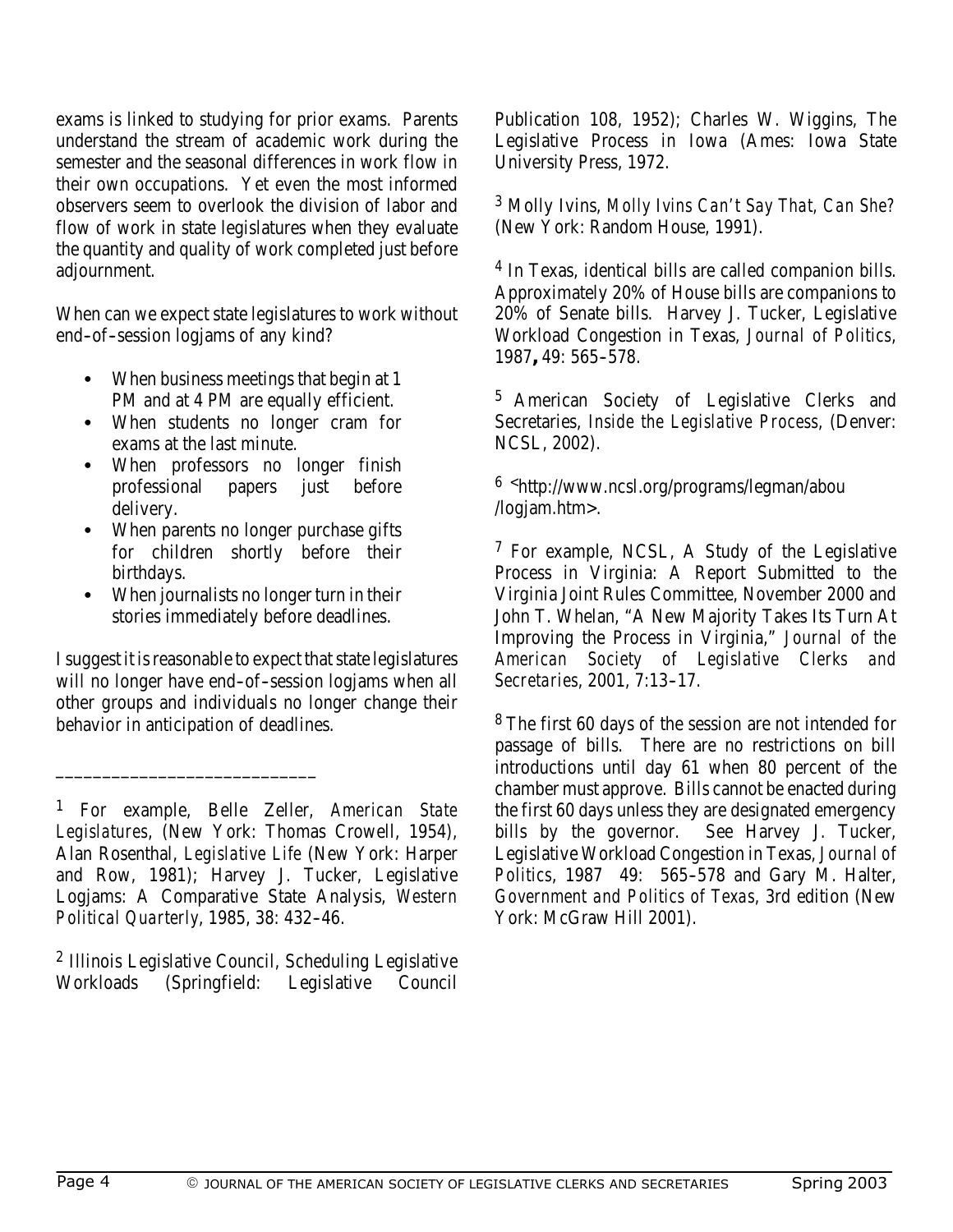# **PERFORMANCE EVALUATIONS FOR LEGISLATIVE STAFF**



By Andrew Geiger NCSL Policy Specialist

An increasing number of legislative staff agencies are developing and using performance evaluation systems. Performance evaluations have long been a standard component of human resource operations in executive branch agencies; however, the lack of a civil service culture within legislatures, along with much smaller employee groups, has meant legislative agencies have been slower to use this management tool. Indeed, the very status of legislative employees under federal and state law makes them unique, and in almost all cases they are considered to be *at--will* employees who serve at the pleasure of the legislature. Thus the argument has been made that having a formal performance evaluation process is not needed since continued full-time employment (or being invited back for another session) is by its very nature an approval of past performance. Yet some human resource professionals and legislative administrators are seeing a value to formalizing a process to review the development of legislative staff.

### *What Form Should I Use?*

Performance evaluations vary greatly from organization to organization, and many administrators looking to jump in and get started tend to focus immediately on the instrument that will be used by supervisors. Experts advise that you first determine why you want to implement a performance evaluation process and what goals you want to accomplish. A good first step is to get together with all front-line supervisors as a management team to discuss the

advantages and challenges of reviewing performance within your own organization. Devising a strategy and clear objectives will then allow you to use a critical eye when developing your own performance evaluation system. Some items to think about include:

- **Example.** Human resource consultants can at times go overboard in developing the latest and greatest performance review instrument that will solve all of your problems for you. Remember that you know best what qualities and skills your constituents value, and any system that will ultimately work for your agency or chamber should focus on these areas.
- Get supervisors to sign off on the instrument. The truth is that performance evaluations often take much more of supervisors' time than is anticipated. This will be a big job for all employees with management responsibility, and so the rating system should be one they think makes sense and they can work with.
- Seek counsel. Often times administrators will glean information from several different sources in developing their own performance review form. This is fine–all part of customizing a process and documents that best fit your culture; but as in all personnel areas there can be legal ramifications, and so a review by legislative counsel before implementation is an important step.

### *The Compensation Question?*

Employees will react in various ways upon hearing they will now be evaluated as a routine part of their job in the legislature. Expect some anxious feelings, as well as perhaps some unreasonable expectations, that can come into play in the area of compensation. The next question you will have to answer is should you tie an individual employee's (yearly) performance review to pay raises? *Pay for performance* has long been a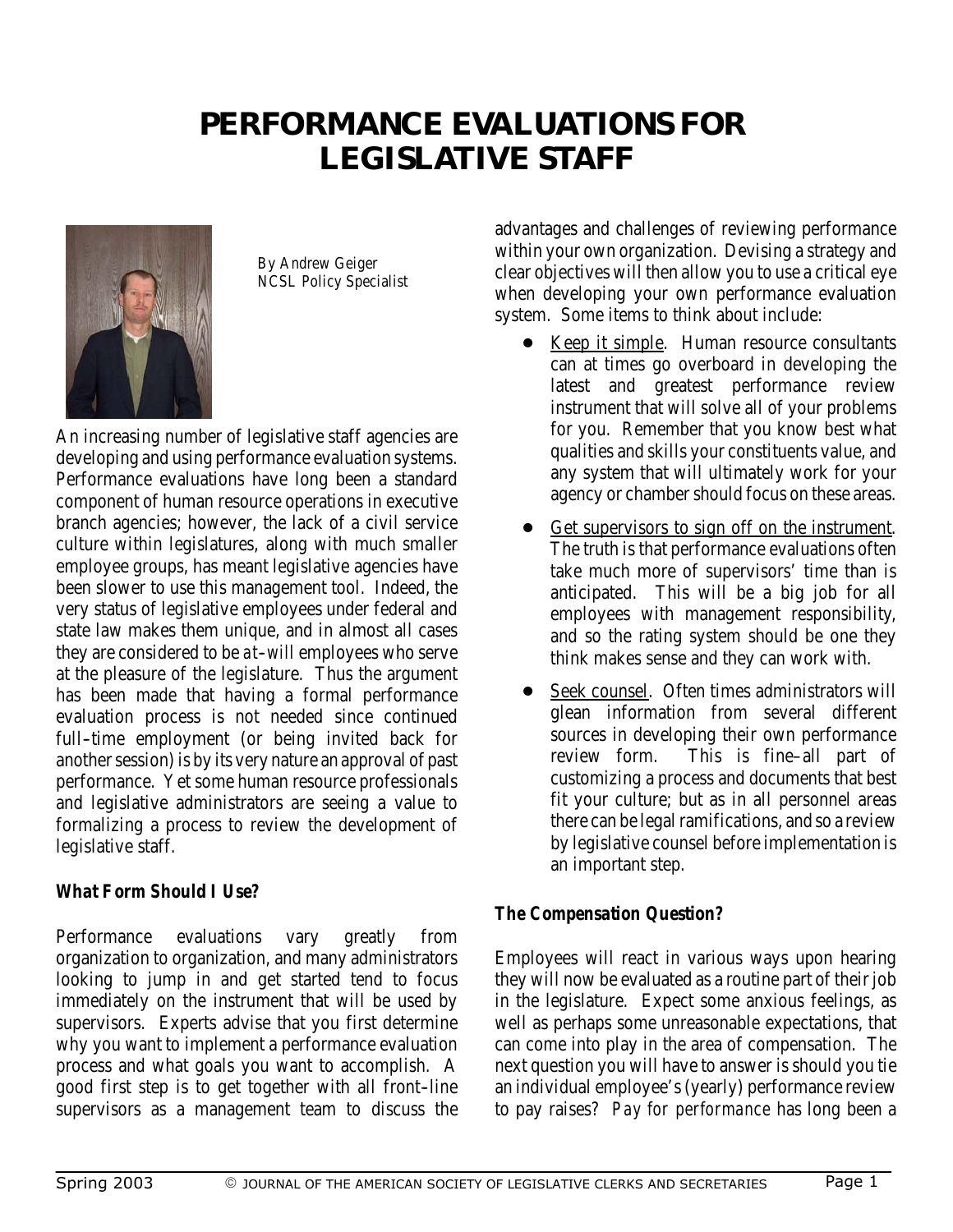standard part of many private-sector organizations, with proponents making the case that rewarding top performers with higher compensation ultimately improves morale and performance across the board. This can be true, and all administrators can appreciate being able to reward those employees who really do go the extra mile to get the job done. However, this is yet another situation in which you may want to get together with your management team to discuss potential ramifications. Some items for consideration:

- Is it necessary to use this process to award pay raises? While pay increases are frequently tied to performance reviews, it is not necessary for you to do so. Human resource experts recognize an intrinsic value to performance reviews as you help people focus on areas for<br>improvement and development as a and development as professional. (Legal experts will add that a well documented record of less-than-competent performance is advantageous in those instances in which an employee must be dismissed).
- What value should be placed on various levels of performance? This gets to the technical compensation question of the percentages between the different rating levels. Some organizations start at a static level, or no pay raise, and then go up by predetermined and consistent percentages. Others start with a cost-of-living adjustment (COLA) and then give actual *raises* only to higher performers. While the goal is to reward performance, you also want to make sure you do not create too great of a disparity between employees in the same job classification. Public budget realities should make this principle easy for you to adhere to.
- What about a one-time cash bonus rather than a percentage increase? Many management gurus recommend this type of performance reward because it allows the organization to recognize a particular achievement while not adding to the base of any individual's salary rate. Employees also respond well to this type of a system, yet the term "cash bonus" can

become complicated as it is applied within the public sector.

- If I implement a pay-for-performance system, does that make it automatic every year? Once again, this goes to the question of employee expectations. Those employees who receive the highest ratings one year will of course look forward to the newly implemented performance review process; however, budgetary concerns may force you to cut back or even freeze the "pool" of money for raises in any given year. This is of course the reality of any legislative agency in the political environment, and most employees understand this; yet it underscores the importance of explaining to staff that pay raises are just one component of the performance evaluation process. The larger goal–which pay raises may accompany–is to make each individual the best legislative employee possible.
- Make a trial run? Should you decide to implement a pay-for-performance system but have concerns about employees' comfort levels with the process, you may want to consider starting out with one review cycle (six months or even a year) in which pay rates are not yet impacted. This will allow employees and supervisors to become comfortable with the process, and allow you to work through any potential problems.

### *Employee Participation*

Up--front communication will help to calm most employees' concerns with the performance evaluation process. Like many things in the professional world, peoples' anticipation of change can cause them to worry more than is necessary; and there is no shortage of anecdotes floating around that focus on what can go wrong with performance reviews. A good way to begin is to have an organization-wide meeting in which you explain some of the goals of the overall process. Employees should not view this as something that is being mandated upon them, but rather a team process they are involved in. Some of the unavoidable rumors will focus on a perception that the management and/or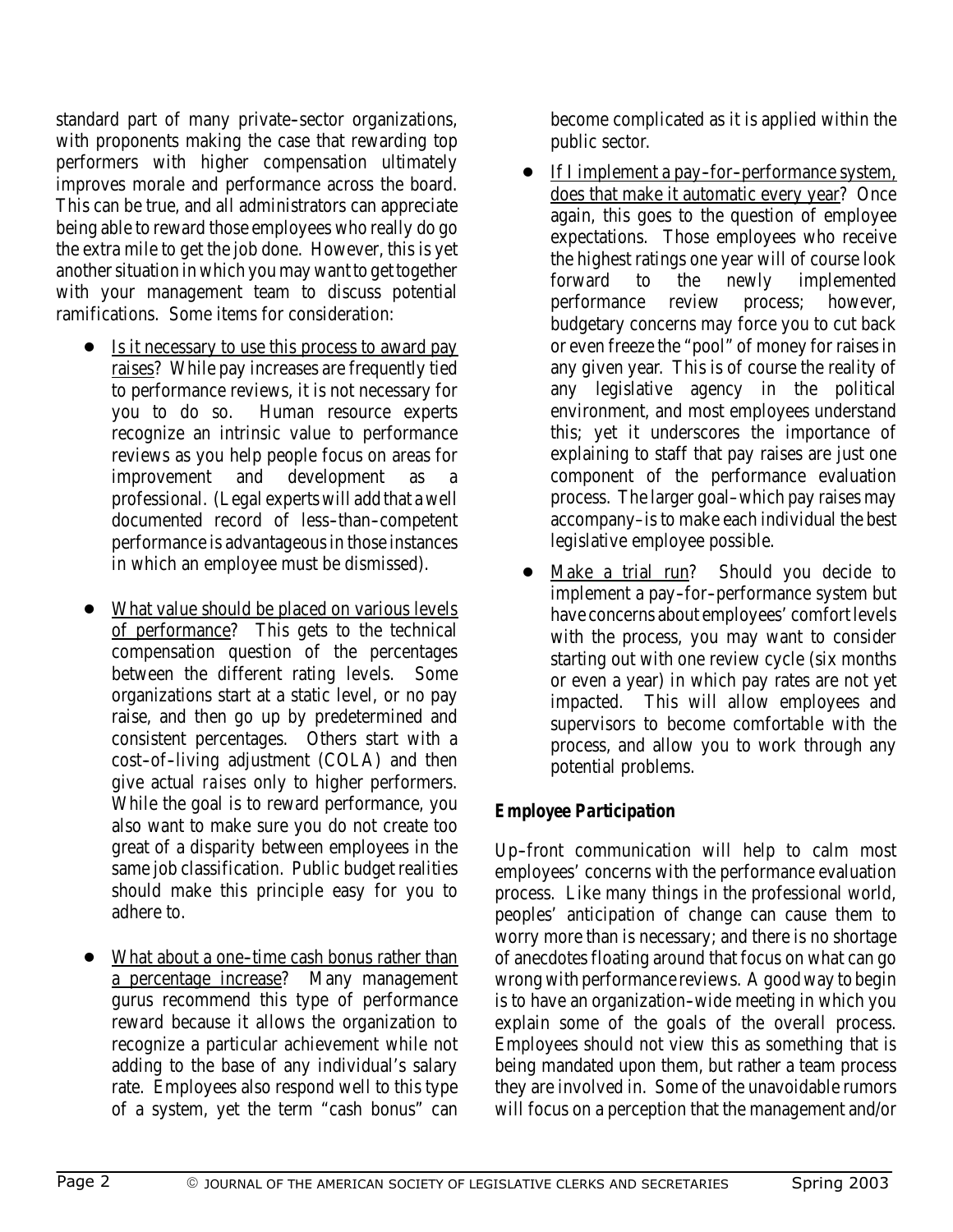leadership must not be happy with performance or "why else would they be doing this?" An up-front question--and--answer session can explain the more nuanced position that there is always room for everyone to improve and that the focus is on improving service to constituents rather than singling out any individual employee or unit. In addition to good communication, other groups have tried the following tactics:

- Make sure all employees have reviewed the evaluation form well in advance of their review. It seems only fair that employees know which categories the organization values and thus will be used for evaluation purposes. Some groups have even tried having a category on the form that is determined by the employee. Under this scenario the form may have generic categories such as *knowledge of subject area, customer service/relationships with members, teamwork, etc.,* with employees suggesting core skill areas–with their supervisor's agreement–that they feel are important for anyone who is filling their position.
- Train your supervisors on how to review performance. Performance evaluations are not easy and should not be treated lightly. Not only should supervisors understand the time commitment that will be demanded of them, but they should also have some basic training in

the practical and legal components of the process. All employees will inherently understand the significance of having their professional life reviewed, and they will demand a fair and thoughtful process.

• Conduct a 360 degree evaluation. Many organizations provide employees the opportunity to review their supervisors. Typically the ratings are provided blindly through aggregated results, and participation is voluntary. While this process may seem uncomfortable for some employees, many greatly appreciate the chance to provide some thoughtful feedback to their supervisors.

### *Institutional Development*

Ultimately a performance review system and its impact on your organization will depend on the commitment and effort from top administrators. Employees will quickly understand if the performance review becomes an *exercise* rather than a valued part of the overall goals and mission statement of the legislative agency or chamber. While no system is without flaws, experience has shown that administrators who value the opportunity for communication within the process–and view it as a tool to build morale and pride in the institution–are those who find the effort provides the biggest reward.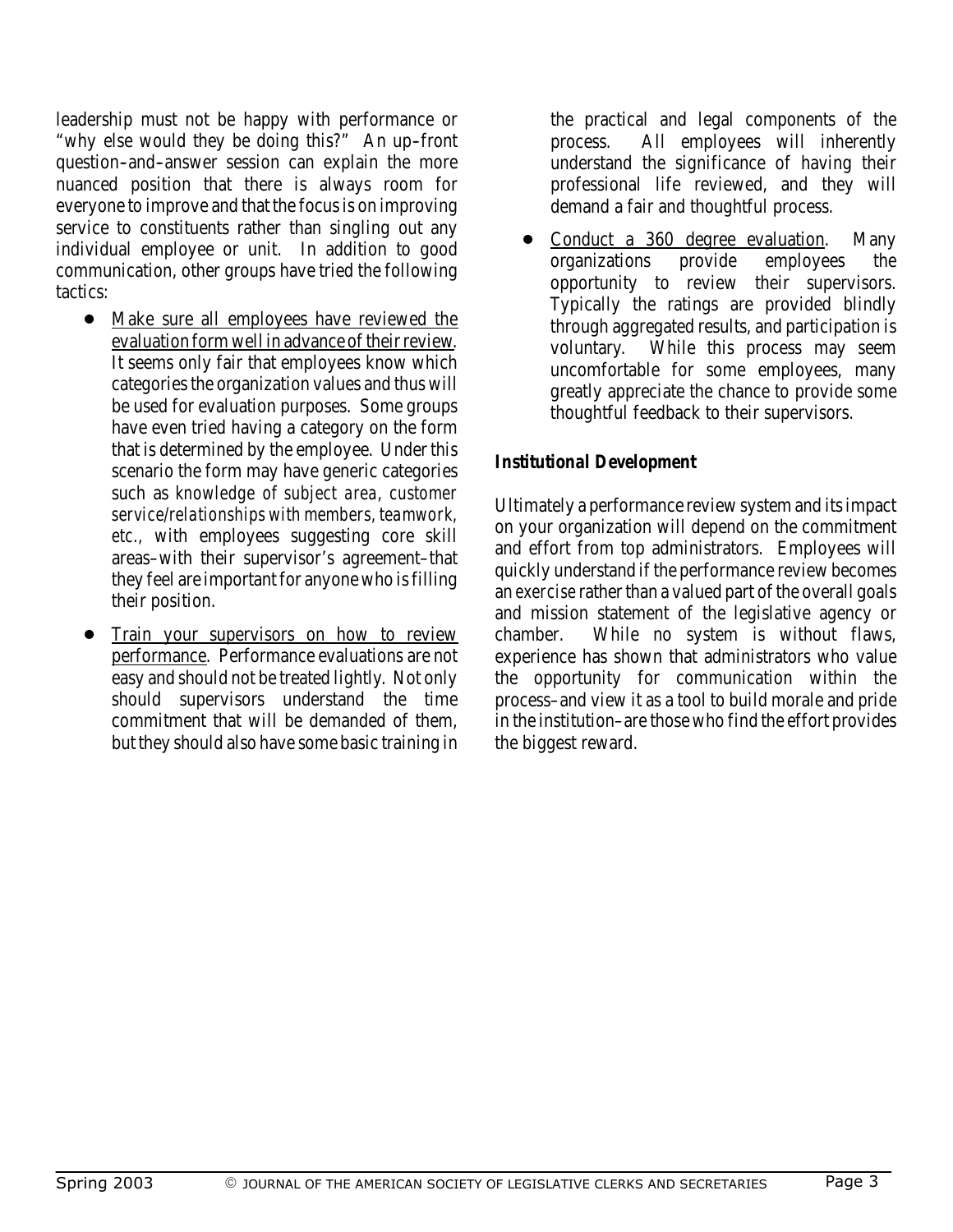# **HOW STATE LEGISLATURES COMMUNICATE WITH THE FEDERAL GOVERNMENT**



By Thomas H. Clapper Committee Staff Oklahoma State Senate

If you can play tic-tac-toe, you can understand our system of government because one way to view the United States government is through the use of the matrix used in this game. The three horizontal levels represent the federal, state, and local governments. The three vertical rows symbolize our legislative, executive, and judicial branches. In this arrangement you can see a possible total of nine different categories of our federal government with its division of powers. The question arises: How do all these different factions communicate with each other?

The purpose of this article is to demonstrate, at least in one state, how a state legislature communicates with two branches of the federal government or with other state and local divisions of government on matters relating to federal issues or individuals. One way of accomplishing this is through a simple or concurrent resolution. In Oklahoma these resolutions give a sense of the body but are not codified as law, nor do they have the force of law as does a joint resolution or a bill. A simple resolution is passed by only one house while a concurrent resolution requires passage by both. Thus, in Oklahoma there are four possibilities: a House (simple) Resolution (HR), a House Concurrent Resolution (HCR), a Senate (simple) Resolution (SR), or a Senate Concurrent Resolution (SCR).

Oklahoma State Senate Rule 5-5 limits Senate Concurrent Resolutions, Senate Resolutions, and House Concurrent Resolutions to certain purposes. All

these need to come to the Senate floor. A House Resolution (HR) does not. Section A of Rule 5-5 includes "memorializing Congress, the President of the United States, or an executive agency of the federal government." Note that the federal judiciary is not included. The Oklahoma House of Representatives does not have a similar rule. I have analyzed the 30 resolutions relating to the federal government that were introduced during the Second Session of the 48th Oklahoma Legislature (2002) to determine what topics were covered and the audience for whom the resolutions were introduced. All percentages relate to the number (30) of federally related resolutions introduced (but not necessarily passed) in the 2002 session of the Oklahoma State Legislature.

Given that there are 101 state representatives and only 48 state senators in Oklahoma, one would think there would be more House than Senate resolutions; but this was not the case. One explanation could be that the Senate, as a more deliberative body, is more interested in federal affairs. This theory gains some credence when one realizes that both of Oklahoma's United States senators and one of its five current congressional members are former state senators. However, three of the other five congressional members served previously in the Oklahoma State House of Representatives. Another explanation could be that the State Senate has a designated staffer specifically assigned–among other things–to draft resolutions, while the House does not.

As with bills, some resolutions are known as "request" resolutions. An interest group, entity, or individual constituent may request that a state legislator introduce a specific bill or resolution. Although I have not studied this area, I am under the impression there is a greater percentage of resolutions "requested" than there are bills. However, there are also cases where an individual state legislator introduced a resolution as part of an overall program or plan in which he or she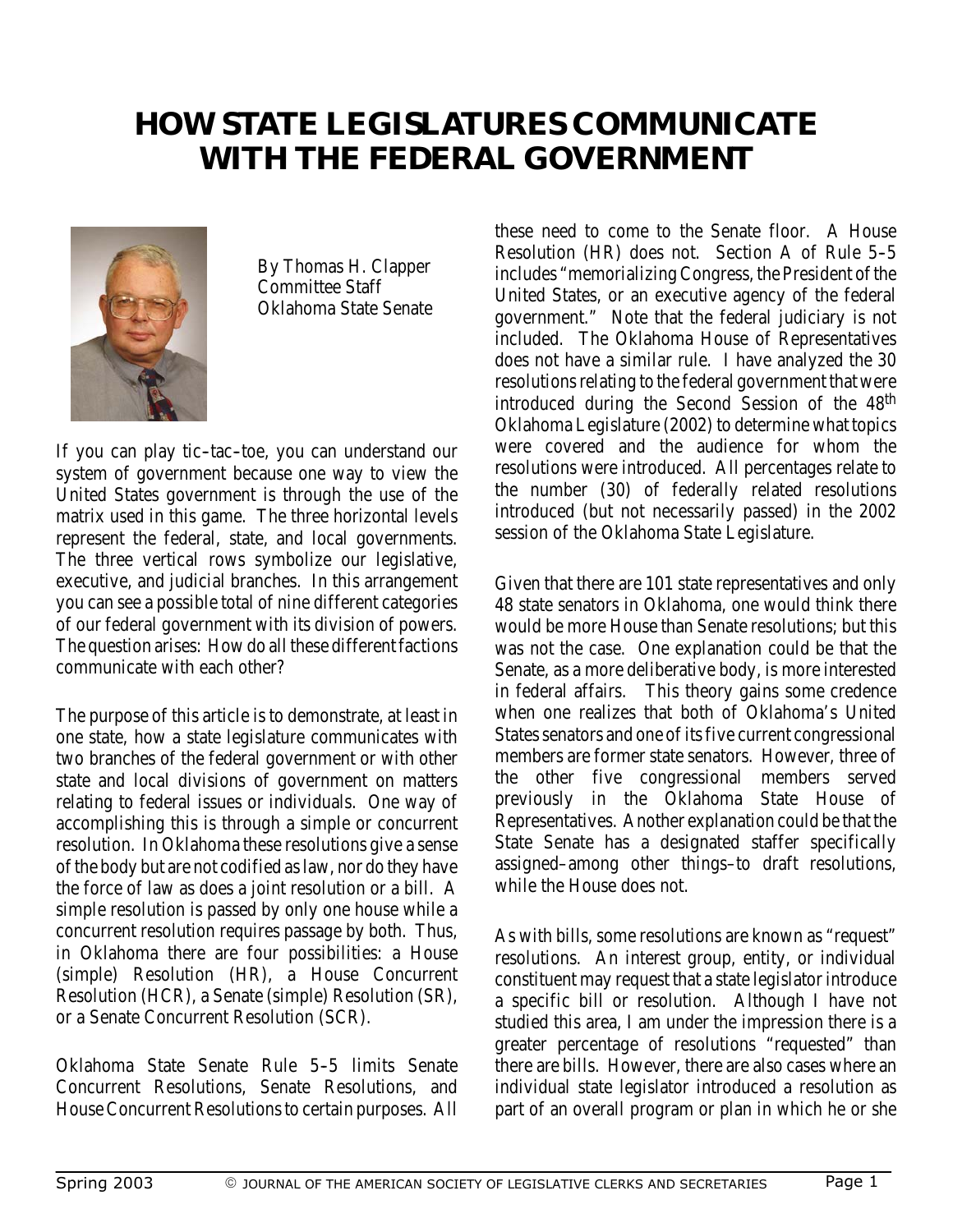had a personal interest. You can read the topics and reach your own conclusion.

13 percent of the total relating to the federal government in the 2002 Oklahoma state legislative  $s$ ession (Table A-1).

There were four House (simple) Resolutions (HRs) or

| <b>TABLE A-1</b>            |                                                                                                   |  |
|-----------------------------|---------------------------------------------------------------------------------------------------|--|
| <b>HR 1029</b>              | <b>Praised the federal Older Americans Act</b>                                                    |  |
| HR 1033 &<br><b>HR 1035</b> | Called upon the federal government to support the State of Israel in its war<br>against terrorism |  |
| <b>HR 1041</b>              | Called upon Congress to restore funding to Medicare and extend the program                        |  |

There were five House Concurrent Resolutions (HCRs) or 17 percent of the total relating to the federal government in the 2002 Oklahoma state legislative session (Table A-2)

| <b>TABLE A-2</b> |                                                                                              |  |
|------------------|----------------------------------------------------------------------------------------------|--|
| <b>HCR 1054</b>  | <b>Congratulated West Point on its bicentennial</b>                                          |  |
| <b>HCR 1057</b>  | Asked for increased federal funding for the federal Medicaid program                         |  |
| <b>HCR 1060</b>  | Declared support for a temporary federal backstop program for insurance<br>against terrorism |  |
| <b>HCR 1072</b>  | Requested federal anti-terrorism research grants for Oklahoma State<br><b>University</b>     |  |
| <b>HCR 1077</b>  | Called for federal funds to support areas devastated by ice storms                           |  |

There were nine Senate (simple) Resolutions (SRs) or 30 percent of the total relating to the federal government in the 2002 Oklahoma state legislative  $s$ ession (Table A-3).

| <b>TABLE A-3</b> |                                                                                                   |  |
|------------------|---------------------------------------------------------------------------------------------------|--|
| SR 25            | Congratulated former President Ronald Reagan upon the occasion of his 91st<br>birthday            |  |
| <b>SR 32</b>     | Praised the 687 <sup>th</sup> Field Artillery Battalion                                           |  |
| <b>SR 33</b>     | Called for the expansion of federally funded passenger rail service into<br><b>Oklahoma</b>       |  |
| <b>SR 34</b>     | <b>Praised the federal Older Americans Act</b>                                                    |  |
| <b>SR 41</b>     | Called upon the federal government to support the State of Israel in its war<br>against terrorism |  |
| <b>SR 45</b>     | Requested changes in Internal Revenue Service rules to help Oklahoma<br><b>business</b>           |  |
| <b>SR 46</b>     | Urged the Oklahoma Department of Transportation to take advantage of<br>federal railroad funding  |  |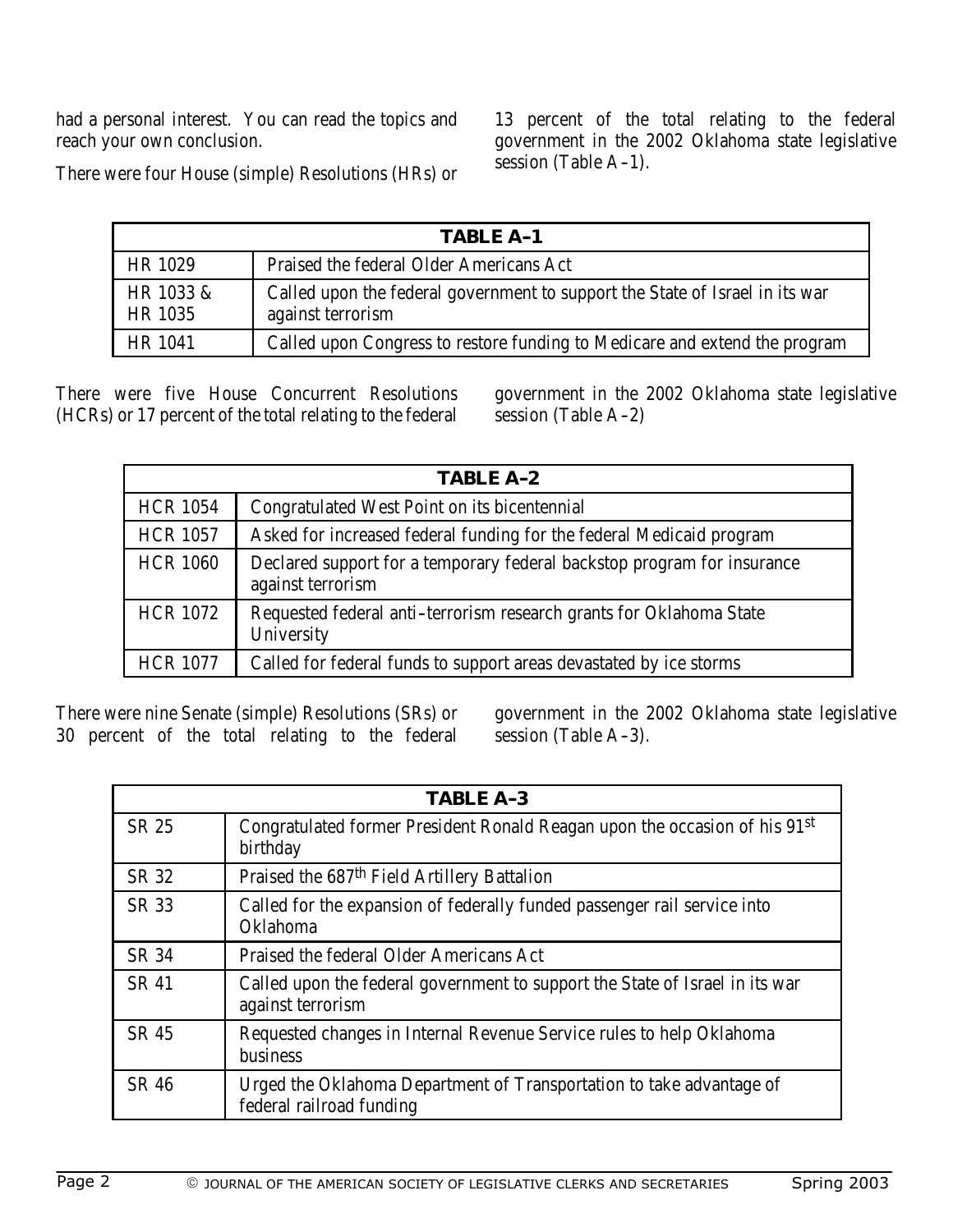| SR 53 | Supported designation of the Chisholm Trail as a federal National Historic<br><b>Trail</b>                                         |
|-------|------------------------------------------------------------------------------------------------------------------------------------|
| SR 59 | Called for the adoption of a National Intercity Passenger Rail Policy and<br>federal funding for a high-speed rail corridor system |

Finally, there were 12 Senate Concurrent Resolutions (SCRs) or 40 percent of the total relating to the federal

government in the 2002 Oklahoma state legislative session (Table A-4).

|                   | <b>TABLE A-4</b>                                                                                                                                                      |
|-------------------|-----------------------------------------------------------------------------------------------------------------------------------------------------------------------|
| <b>SCR 52</b>     | Requested the U.S. Fish and Wildlife Service to alter its policy on the<br>management of Canadian geese                                                               |
| <b>SCR 53</b>     | Urged the president to adopt the recommendations of the International Trade<br><b>Commission regarding steel imports</b>                                              |
| <b>SCR 56</b>     | Requested the Federal Emergency Management Agency (FEMA) to fully<br>fund storm-related damage efforts                                                                |
| SCR <sub>60</sub> | Called upon the federal government to support the efforts of the Republic of<br>China on Taiwan to obtain "observer status" in the World Health<br>Organization       |
| <b>SCR 63</b>     | Honored Congressman Wilburn Cartwright and other members of his family                                                                                                |
| <b>SCR 66</b>     | Urged congress to quickly pass a farm bill                                                                                                                            |
| <b>SCR 67</b>     | Requested federal agencies to provide emergency drought assistance to<br><b>Bartlesville and Dewey, Oklahoma</b>                                                      |
| <b>SCR 70</b>     | Commended the 45 <sup>th</sup> Infantry Division, the state's primary Army National<br><b>Guard unit</b>                                                              |
| <b>SCR 71</b>     | Memorialized the president and congress to preserve the traditional powers of<br>state and local governments while negotiating international investment<br>agreements |
| <b>SCR 78</b>     | Named an auditorium after a retired Oklahoma United States military officer                                                                                           |
| <b>SCR 79</b>     | Requested the Oklahoma Health Care Authority to study the feasibility of<br>changing its system of handling Medicaid reimbursement                                    |
| <b>SCR 87</b>     | Named a state highway after a United States military hero from Oklahoma                                                                                               |

A broad scope was used in determining if a resolution was "federally" related. For example, SCR 63 honored Oklahoma's Cartwright family whose most prominent member was also a member of congress. Likewise, not all the resolutions passed. For example, SCR 52 asked for the U.S. Fish and Wildlife Service to alter its policy regarding Canadian geese. The U.S. Fish and Wildlife Service did change its policy as requested just after the resolution was introduced, making its passage a moot point.

Determining the topic of the resolution proved even more challenging than deciding if it was federally related. Some had more than one topic. Others could have been combined. For example, the military and civilian commendation resolutions could have been combined, but I wanted to demonstrate the political presence of military/national guard/veteran groups in the Oklahoma State Legislature. Likewise, some resolutions were unique to the time of their passage. This would include resolutions on terrorism or the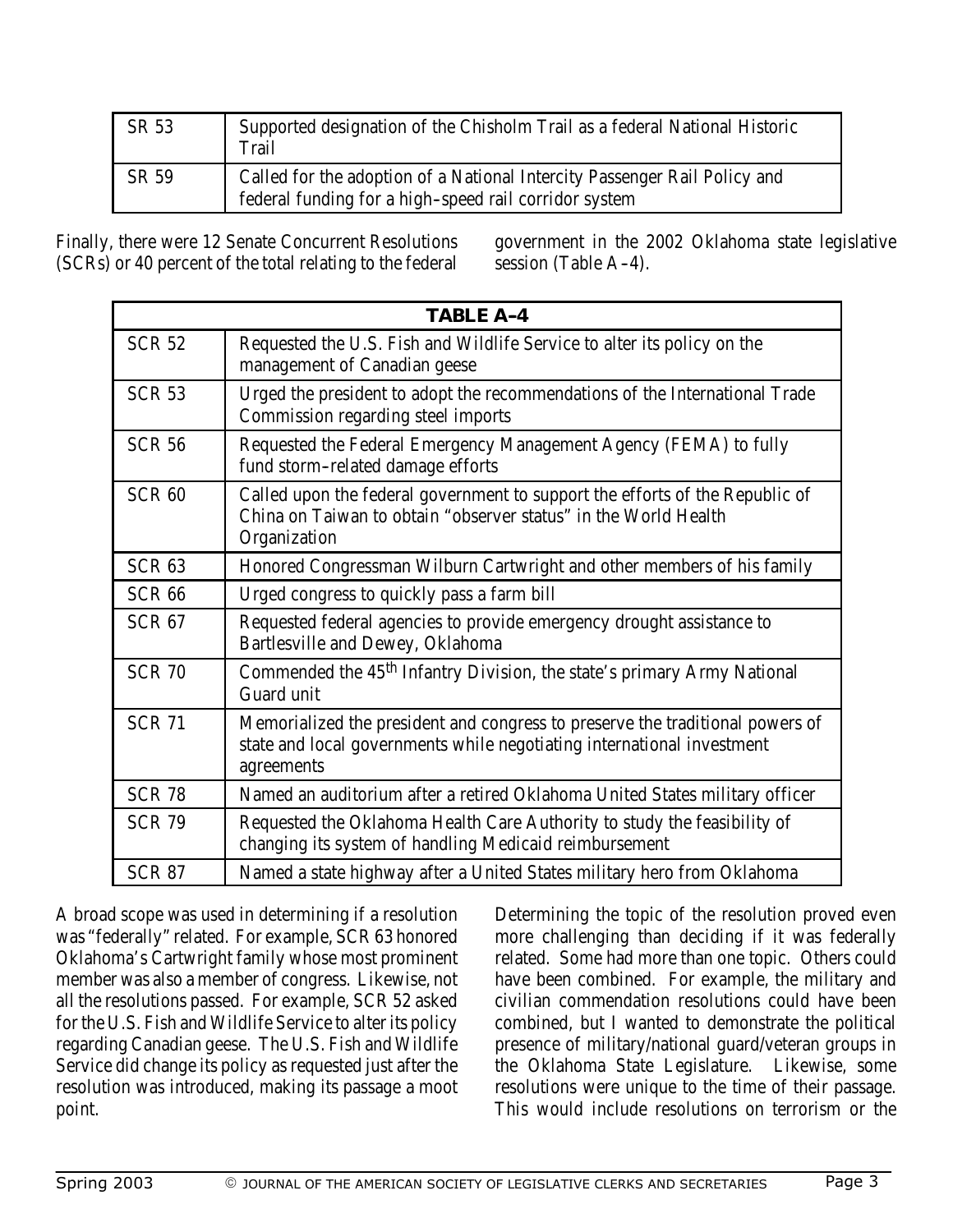weather. Other issues such as railroads happened to be a topic of much discussion in 2002 but were not before and may not be in the future. Note that the top two topics asked for federal action on certain policy issues or requested federal funds for specific programs. There was also one case where the topics or issues were identical but introduced in separate resolutions by different authors (HR 1033 and HR 1035).

I was surprised by the third--place ranking of foreign affairs or international relations; however, this category did not exclude the war on terrorism. Tied for third place was the call for state action regarding federal programs or individuals. These usually related to naming a building or highway after a prominent federal personage (usually a military hero from

Oklahoma), requesting a state agency to take action regarding a federal program, or informing a local government that the state legislature had requested federal aid. This year was a positive one as the state legislature either praised federal programs, requested federal funding, or asked the federal government to take certain policy positions. The state legislators could just as well have introduced resolutions condemning federal policies or programs.

Please note that some resolutions are counted more than once. For example, SR 33 asked for federal action/policy, requested federal funding, and related to railroads. Therefore, adding up the numbers resulted in a sum greater than 30 and percentages totaling more than 100 percent. See Table B for groupings by topic.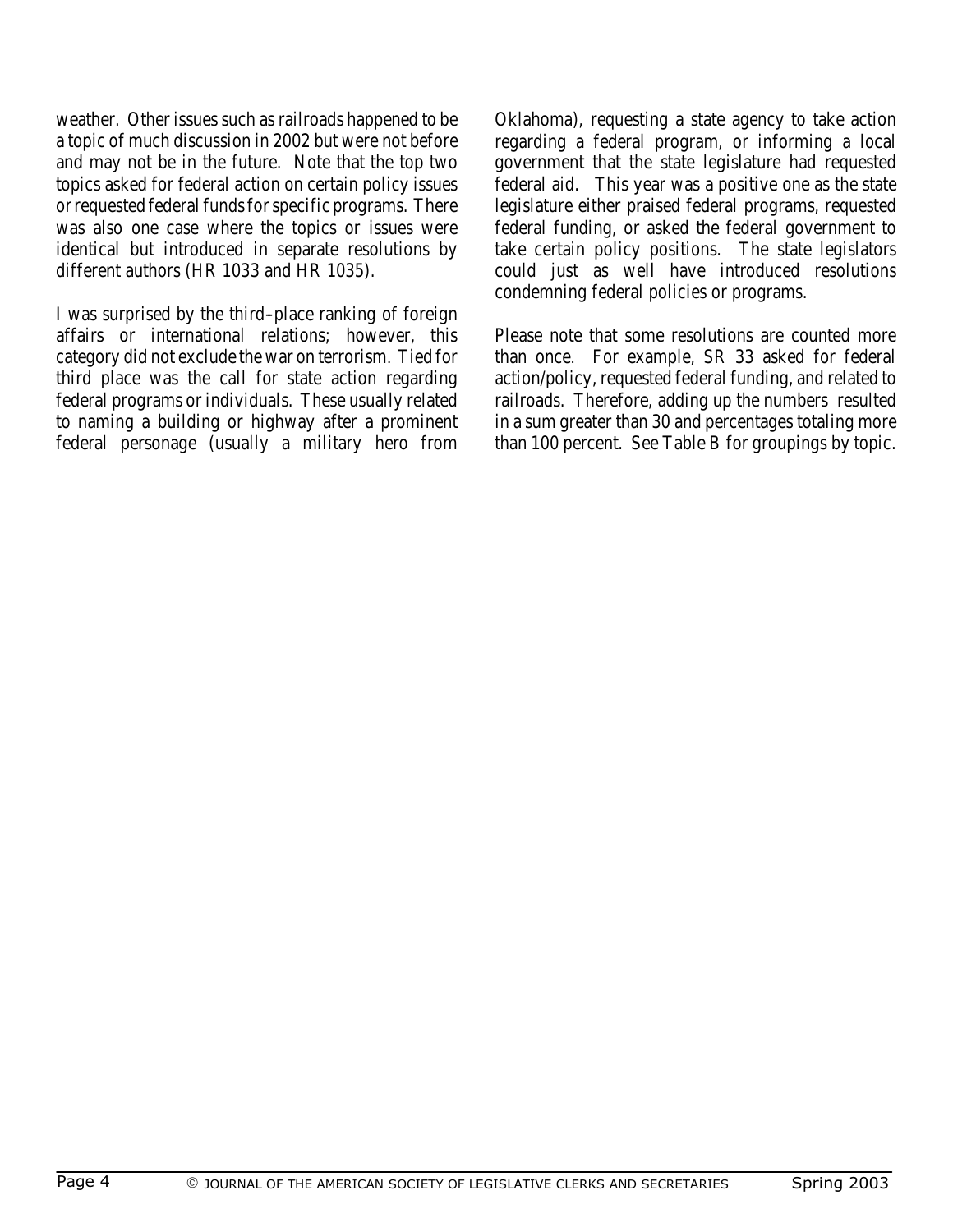| <b>TABLE B</b>               |                                                                                                                                                                                       |  |
|------------------------------|---------------------------------------------------------------------------------------------------------------------------------------------------------------------------------------|--|
| <b>Federal action/policy</b> | Eleven resolutions (HR 1041, HCR 1060, SR 33, SR 45, SR 53,<br>SR 59, SCR 52, SCR 53, SCR 60, SCR 66, and SCR 71) or 37<br>percent requested a change in or action on federal policy. |  |
| <b>Federal funds</b>         | Eight resolutions (HR 1041, HCR 1057, HCR 1072, HCR 1077,<br>SR 33, SR 59, SCR 56, and SCR 67) or 27 percent requested<br>federal funding.                                            |  |
| <b>Foreign affairs</b>       | Six resolutions (HR 1033, HR 1035, SR 41, SCR 53, SCR 60,<br>and SCR 71) or 20 percent dealt with foreign<br>affairs/international relations.                                         |  |
| <b>State action</b>          | Six resolutions (SR 46, SCR 63, SCR 67, SCR 78, SCR 79, and<br>SCR 87) or 20 percent asked for state action on federal<br>programs or individuals.                                    |  |
| <b>Military</b>              | Five resolutions (HCR 1054, SR 32, SCR 70, SCR 78, and SCR<br>87) or 17 percent praised U.S. military units, institutions, or<br>individuals.                                         |  |
| <b>Terrorism</b>             | Five resolutions (HR 1033, HR 1035, HCR 1060, HCR 1072,<br>and SR 41) or 17 percent dealt with the war on terrorism.                                                                  |  |
| <b>Commendation</b>          | Four resolutions (HR 1029, SR 25, SR 34, and SCR 63) or 13<br>percent commended federal (non-military) programs, personnel,<br>or institutions.                                       |  |
| <b>Medicaid/Medicare</b>     | Three resolutions (HR 1041, HCR 1057, and SCR 79) or 10<br>percent dealt with Medicaid or Medicare.                                                                                   |  |
| <b>Railroads</b>             | Three resolutions (SR 33, SR 46, and SR 59) or 10 percent dealt<br>with railroads.                                                                                                    |  |
| Weather                      | Three resolutions (HCR 1077, SCR 56, and SCR 67) or 10<br>percent related to weather damage.                                                                                          |  |

Simple and/or concurrent resolutions are unique in that they are usually distributed to certain people or institutions instead of being codified (like a passed bill) or published in the Session Laws (like a joint resolution, which has the force of law in Oklahoma but is not codified).

The distribution is listed in Table C. Note that some of the resolutions are distributed to more than one of the parties in Table C. Not surprisingly, the Oklahoma congressional delegation was the most popular recipient of the Oklahoma state legislature's simple and/or concurrent resolutions. I was surprised that state and local governments ranked second; however, these should not be difficult to identify when looking at

the "A" tables. The president and his cabinet could have been combined, but I did not do so. The "president" grouping included the vice president, former president, or presidential staff. Likewise, the "cabinet" category included others in the executive branch of the federal government. Two of the resolutions were addressed to congressional leaders outside Oklahoma's congressional delegation, while one was sent to each member of congress. This proved to be a logistical challenge but was accomplished by placing the resolutions in two separate boxes–one sent to the U.S. House of Representatives mail room and the other to the U.S. Senate mail room. Sending both of these boxes alleviated having to send more than 535 separate mailings. Again, many resolutions had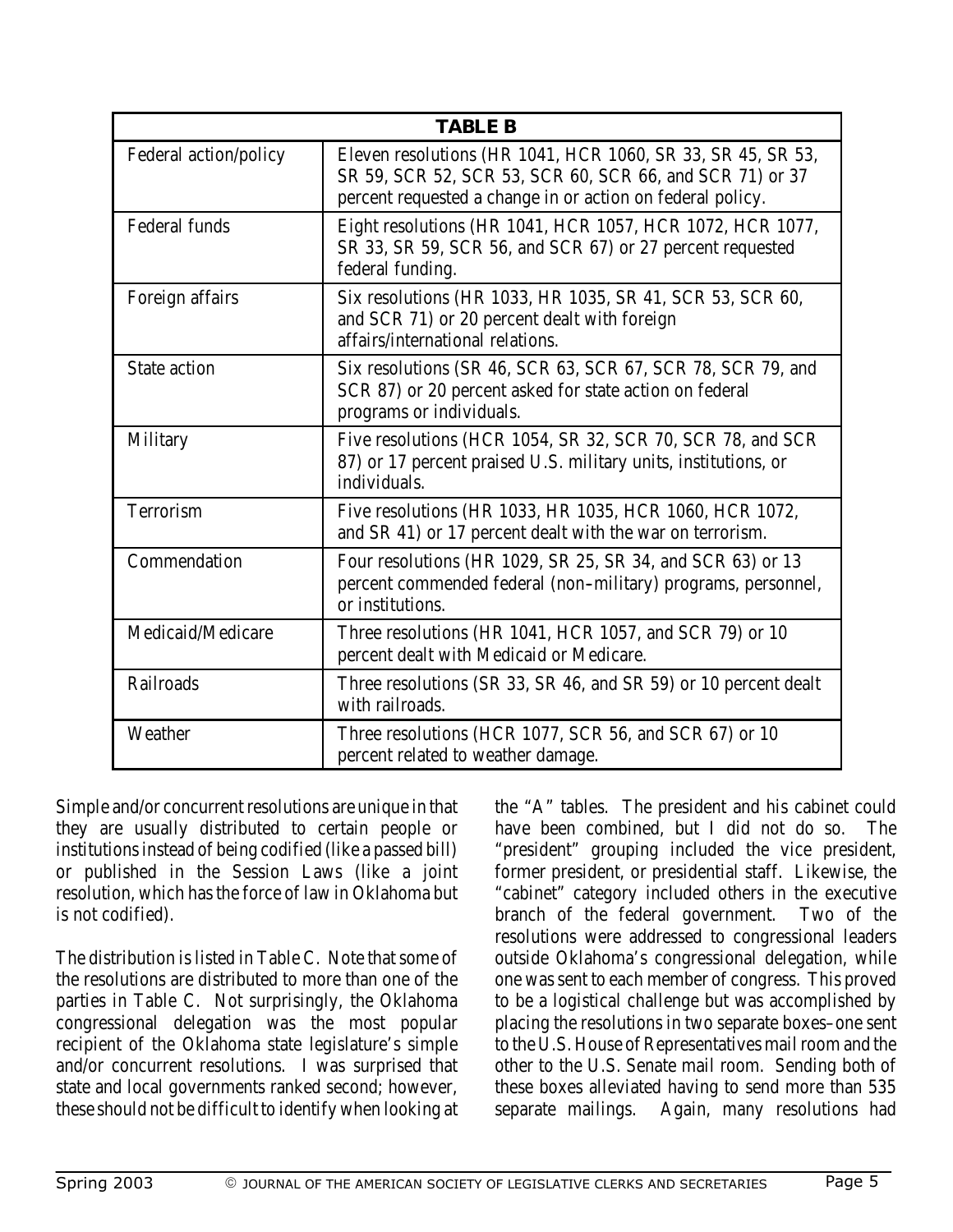distribution to more than one of the categories listed in Table C. As a result, the total number exceeded 30 and the percentages added up to more 100 percent.

| <b>TABLE C</b>              |                                                                                                                                                                                                                                                               |  |  |
|-----------------------------|---------------------------------------------------------------------------------------------------------------------------------------------------------------------------------------------------------------------------------------------------------------|--|--|
| Oklahoma's delegation       | Nineteen resolutions (HR 1033, HR 1035, HR 1041, HR 1072,<br>HCR 1057, HCR 1060, HCR 1072, HCR 1077, SR 33, SR 41,<br>SR 45, SR 53, SR 59, SCR 52, SCR 53, SCR 56, SCR 66, SCR<br>67, and SCR 71) or 63 percent were distributed to Oklahoma's<br>delegation. |  |  |
| State/local                 | Twelve resolutions (HR 1029, HCR 1057, HCR 1077, SR 34,<br>SR 46, SCR 52, SCR 63, SCR 67, SCR 70, SCR 78, SCR 79,<br>and SCR 87) or 40 percent were distributed to state or local<br>office holders or entities.                                              |  |  |
| <b>President</b>            | Ten resolutions (HR 1033, HR 1035, HR 1041, HCR 10606, SR<br>25, SR 41, SR 59, SCR 53, SCR 60, and SCR 71) or 33 percent<br>were distributed to the president, vice president, a former<br>president, or a member of the presidential staff.                  |  |  |
| <b>Cabinet member</b>       | Nine resolutions (HR 1033, HR 1035, HCR 1054, SR 41, SR<br>59, SCR 52, SCR 56, SCR 60, and SCR 71) or 30 percent were<br>distributed to a cabinet member or other federal executive<br>branch/official entity.                                                |  |  |
| Congressional<br>leadership | Two resolutions (HR 1041 and SCR 66) or 6 percent were<br>distributed to congressional leaders.                                                                                                                                                               |  |  |
| <b>Congress</b>             | One resolution (SR 59) or 3 percent was distributed to every<br>member of congress.                                                                                                                                                                           |  |  |

A quick check shows a total of 22 resolutions distributed to the federal legislative branch, 19 to the federal executive branch, and 12 to the executive branch of state government or to local governments. Again, the total adds up to more than 30 since the distribution is not mutually exclusive and sometimes includes more than one individual or entity. It seems logical to assume that Oklahoma state legislators realized the importance of the legislative branch of government and, as a result, did not exclusively communicate with the federal executive branch of government.

While the approximately 30 resolutions took only a small fraction of the resources of the Oklahoma State

Legislature, they do demonstrate that the legislature is aware of the federal government and is willing to praise, petition, thank, make suggestions, or request funding. This study will be replicated in 2003 so trends can be identified and followed. If another researcher were to study the effect (if any) of state legislative resolutions on the federal government, we would have an even more complete picture.

Thomas H. Clapper has been a member of the Oklahoma State Senate staff since 1980 and is assigned to monitor the federal government for information or policies that affect state government.

\_\_\_\_\_\_\_\_\_\_\_\_\_\_\_\_\_\_\_\_\_\_\_\_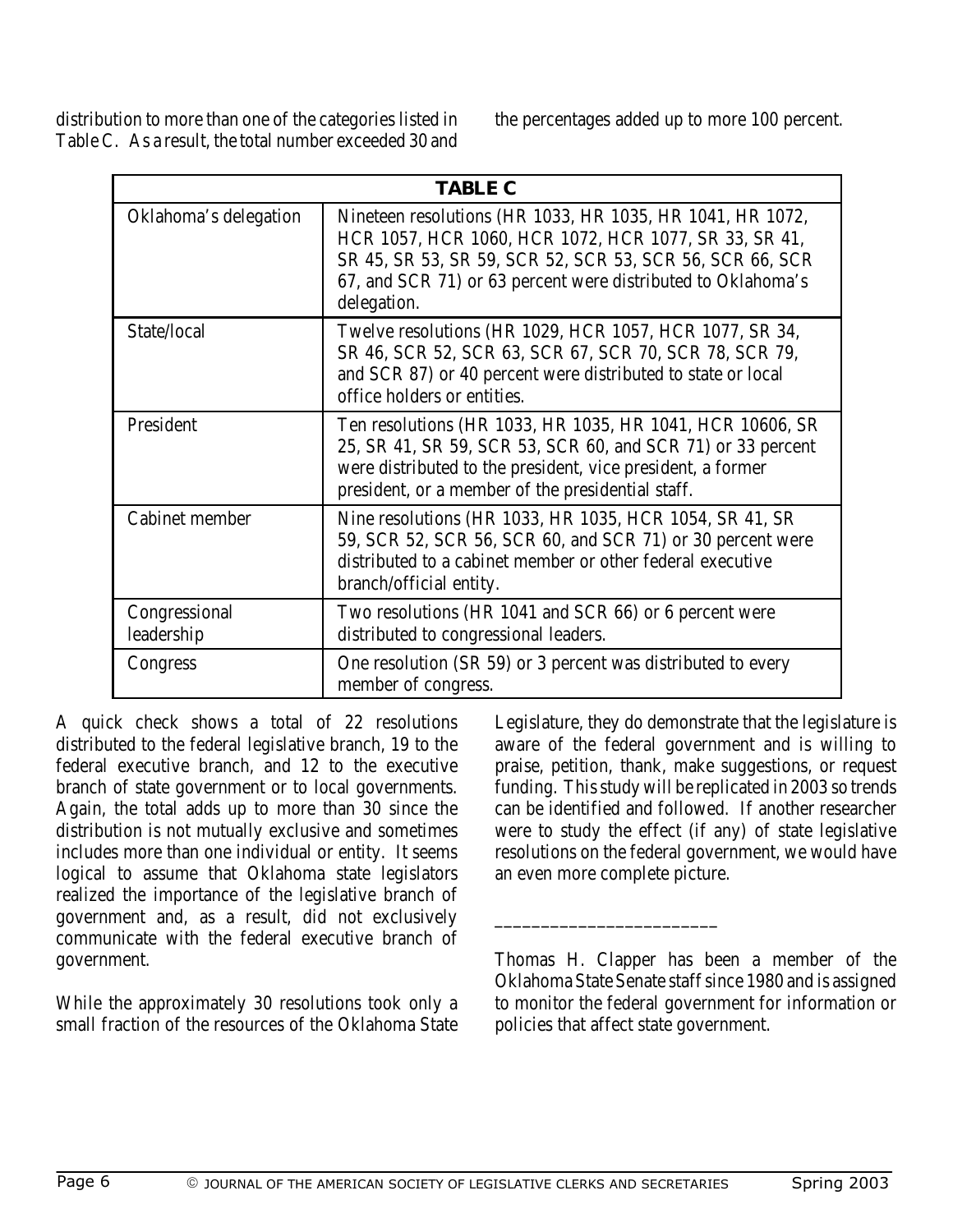# **JUDICIAL SELECTION: AN IMPORTANT PROCESS**



By Jerry Howe Policy Analyst Office of Legislative Research and General Counsel Utah State Legislature

### *Importance of Judicial Office*

Ideally, every state's judiciary would be comprised solely of judges who posses a high degree of integrity, legal knowledge, and ability to interpret and apply the law in an impartial manner. Judges should also be professionally experienced and demonstrate an extraordinary ability and willingness to continue cultivating qualities of compassion, humility, tact, patience, and understanding. This article explains the Utah Senate's recent experience of enhancing its senate confirmation procedures for judicial appointees in an effort to continually strengthen the quality of Utah jurists.

### *Judicial Selection Process in General*

Generally, states select their judges by some form of appointment process or by contested elections. Judicial appointments are usually made by the executive branch, although some state supreme courts and legislatures also serve as the appointing authority. Judicial elections are either partisan or nonpartisan. The National Center for State Courts recently published a *Call to Action* which provides twenty recommendations for consideration by states that elect some or all of their judges. Utah's judicial selection method is immune from most of these recommendations because Utah is the only state that uses a merit-based appointment process as the sole method for selecting all of its judges.

### *Utah's Judicial Selection Process is Unique*

The citizens of Utah are fortunate to have judges who are selected by merit, without partisan political considerations. As discussed below, Utah's merit-based selection process is comprised of four interdependent components. Those familiar with Utah jurists acknowledge that our unique approach to judicial selection is the primary reason Utah is able to attract and retain so many well--qualified judges.

Like any governmental system, however, an occasional review can generally serve a legitimate purpose. Such was the recent case of the Utah Senate's examination of its role in the judicial selection process.

### **A. Utah's Merit Selection System**

In 1985 Utah eliminated its contested elections for judges and adopted instead a merit-based judicial selection process comprised of four interdependent components: judicial nominating commissions, gubernatorial appointment, senate confirmation, and judicial retention elections. Utah's four-step merit selection process is designed to select highly qualified and skilled judges without regard to partisan political considerations.

Even among states that employ a merit selection process, Utah's is unique because it combines both senate confirmation and retention elections, something no other state does. Alaska, Colorado, Iowa, Nebraska, and Wyoming have merit selection systems remarkably similar to Utah's except none of these states provide for senate confirmation. Delaware, Hawaii, Maryland, and Vermont use nominating commissions, gubernatorial appointment, and senate confirmation; but none of these states provide for retention elections. Delaware and Hawaii allow the governor and the nominating commission to decide the issue of reappointment rather than a retention election. Maryland allows for partisan elections, and in Vermont retention is decided by its legislature.

In the past Utah's merit-based selection process has been most similar to Alaska, Colorado, Iowa, Nebraska, and Wyoming since these states have a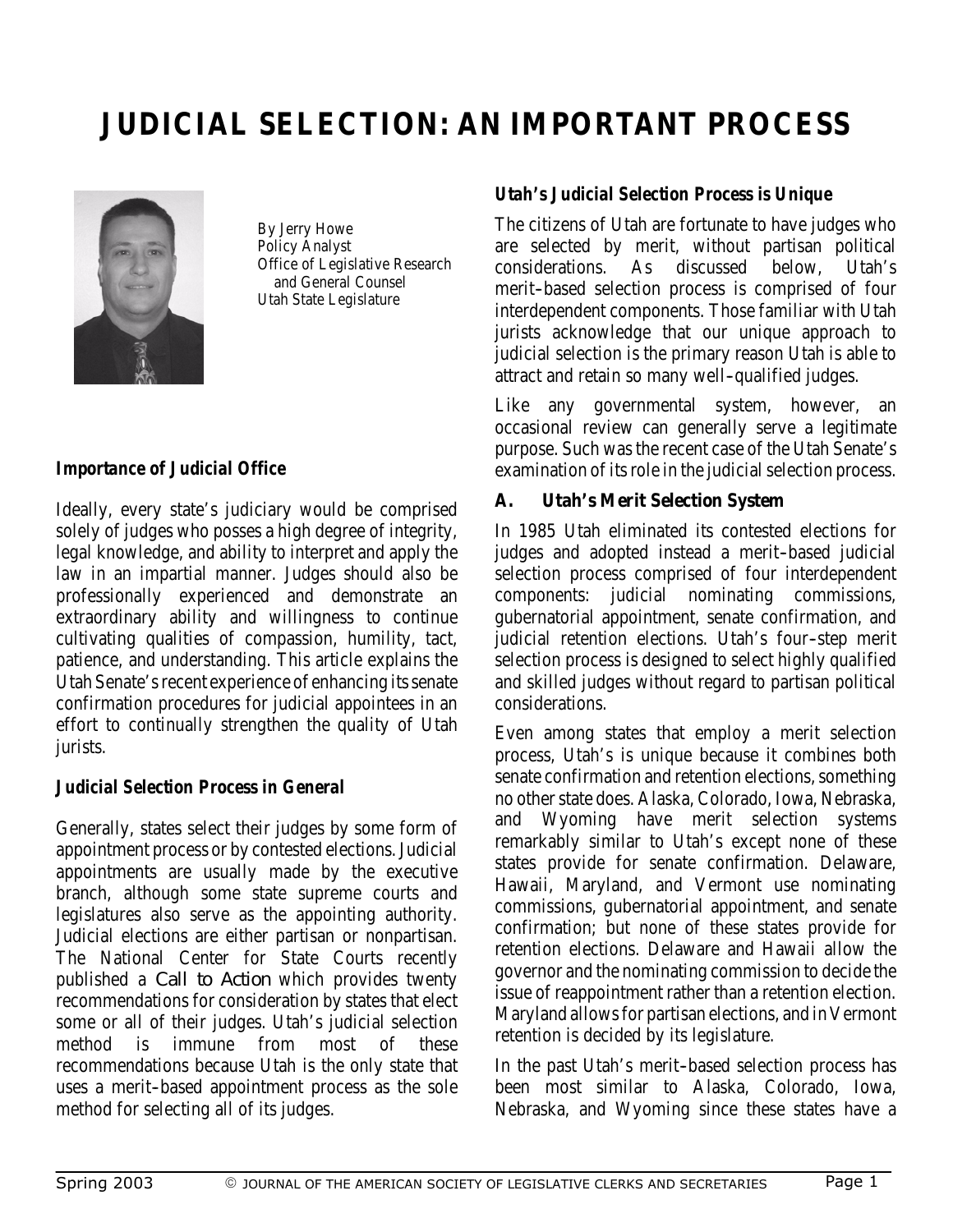retention election and because the Utah Senate exercised its confirmation powers perfunctorily, presuming that each gubernatorial appointee was qualified for office and interviewing appointees only on rare occasions. While it is true that over the years individual members of the Senate Judicial Confirmation Committee attempted to review the credentials of some judicial appointees, the public nature of Utah's Open Meetings Act and the political consequences that would likely result from declining a judicial appointment served to douse the efforts of individual senators to bring a consistent and meaningful review of judicial appointees.

Although the focus of this discussion is senate confirmation in a merit-based selection process, it is important to remember that retention elections are a critical component of any merit selection process. From the Utah Legislature's perspective, the key to successful retention elections is an informed electorate. Some of the disagreements in Utah between the judiciary and the legislature involve the type and amount of information that is provided to the public prior to retention elections.

### **B. Utah's Senate Confirmation Procedures Criticized**

After the removal of a district court judge for conduct that may have predated his appointment to judicial office, several senators expressed concern about how thorough the Utah Senate had been in confirming judicial appointments. With two pending vacancies on the Utah Supreme Court, the President of the Utah Senate asked the Office of Legislative Research and General Counsel to research the potential consequences of a more thorough senate confirmation process. The briefing paper resulting from that research outlined the likely consequences of the Utah Senate's options and explored the practices of the other states that provide for senate confirmation. Many of the points of that briefing paper are reiterated here.

### **C. Review of Senate Confirmation**

The President of the Utah Senate decided that senate confirmation should serve as both a check on the governor's judicial appointment authority and provide a process for limited legislative input into the judicial

selection process. Senate confirmation is the final review a candidate receives prior to taking office; and as such, the Utah Senate began to view its confirmation powers as including the authority to reject an appointee.

Indeed, the Utah Senate discussed the possibility that enhanced confirmation procedures may in fact result in the denial of some appointments. This, in turn, could discourage qualified individuals from applying for future judicial positions. The Utah Senate was faced with a decision as to whether or not it could exercise its confirmation powers in a manner that would provide a useful review of the qualifications, background, and temperament of judicial candidates without producing a chilling effect on future potential applicants.

The Utah Senate reasoned that it should not neglect its confirmation process on the basis that someone might not apply for a future position because of its confirmation decisions. Yet, the Utah Senate acknowledged that inconsistent or arbitrary confirmation decisions could result in fewer qualified candidates seeking judicial office.

The Utah Senate decided that the optimal solution was to design a senate confirmation procedure that allowed it to scrutinize appointees in a manner that promoted public confidence without creating an unreasonable fear of unfair or politically motivated confirmation decisions. The only way for the Utah Senate to accomplish this objective was to enhance its procedures in a manner that even its critics would agree was consistent, objective, and fair.

### **1. Comparison with Senate Confirmation in Other States**

A review of other state senate confirmation practices indicated that Utah's confirmation process relied on the least amount of information and was the most informal. Since 1985, when senate confirmation was first established in Utah, the senate had received only the appointee's resume. In most cases the resume was less than a page in length, including a brief employment history and a list of universities attended. The Utah Senate interviewed appointees only occasionally, whereas many other states placed a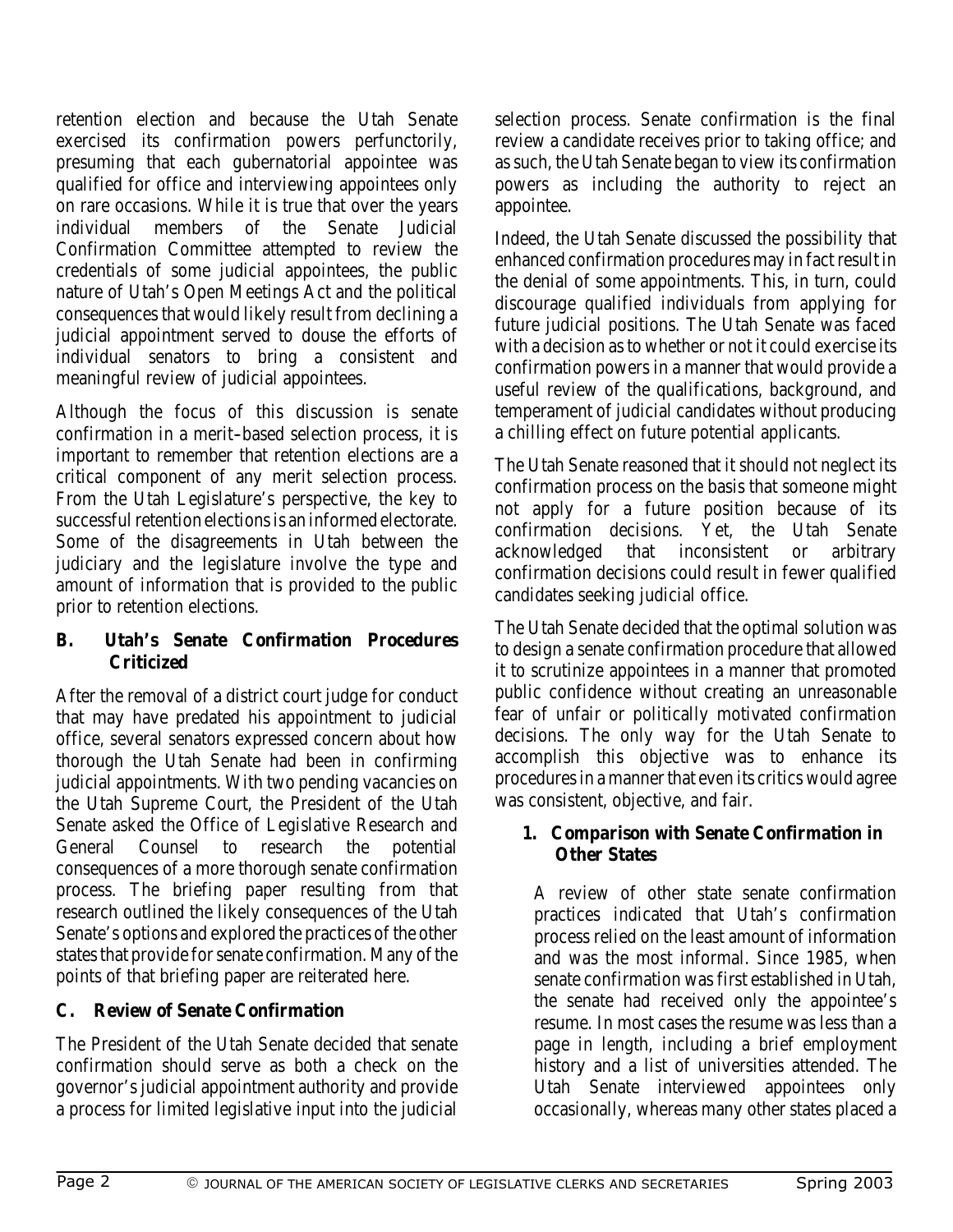judicial candidate under oath in a mandatory interview prior to a confirmation vote by the full senate.

### **2. Utah Senate Found Information Was Key**

After reviewing the confirmation process in other states, the Utah Senate decided it wanted each judicial appointee to be interviewed under oath prior to the full senate confirmation vote. To facilitate the interview, the Utah Senate felt it needed more than the appointee's basic resume if it were to effectively evaluate the appointee's credentials.

To understand the breadth and depth of the governor's appointment decision, the Utah Senate felt it needed to have the same information that was before both the Judicial Nominating Commission and the governor. Additionally, the senate expressed an interest in any legal publications authored by a candidate and the written judicial opinions of a candidate who had previously held judicial office.

To facilitate access to the application materials and to change its senate confirmation committee procedures, the Legislature–in the 2003 general session–passed S.B. 165,<br>"Gubernatorial Nominee Amendments." "Gubernatorial Nominee which detailed information the Utah Senate wanted to receive from the governor including:

- the appointee's complete file of application materials;
- reference letters:
- investigations into the character, ability, health, fitness, temperament, or experience of the appointee; and
- comments submitted by the public either in support or opposition to the candidate.

The governor vetoed this bill. The Utah Senate also passed Senate Resolution 6, "Senate Rules Resolution - Senate Confirmation Process," which required:

- an interview of each judicial candidate prior to a confirmation vote by the full senate;
- limited distribution and review of the application materials; and
- procedures for taking public testimony.

### **D. Most Recent Appointments to the Utah Supreme Court**

During the 2003 Legislative General Session, before S.B. 165 passed, the governor appointed two new members to the Utah Supreme Court. One appointee was a federal prosecutor, and the other was the Presiding Judge of Utah's Third Judicial District. The newly reconstituted Senate Judicial Confirmation Committee received for the first time detailed information on each candidate which included the application materials, criminal background checks, credit reports, standardized reference letters, a writing sample, and dozens of letters from people who responded to a press release seeking public comment.

The committee staff was instructed to provide a summary of every judicial opinion written by the judge, and a search was conducted to obtain published articles written by the candidates. Staff was instructed to conduct a confidential interview with both state and federal judges as well as other respected professionals in the business and legal community who were in a position to evaluate the candidates.

All of the documents, along with summary information obtained from the confidential staff investigations, were classified as private documents under Utah's access to government records act. Under this classification the documents could be reviewed only by members of the senate confirmation committee. Other senators were denied access to the information; and some documents that were distributed to the committee contained only summary reports, void of any identifying information.

Shortly after the distribution of these materials the candidates were interviewed under oath in an open meeting. The interview started with an opening statement from the appointee which included an explanation of the appointee's motives for seeking judicial office.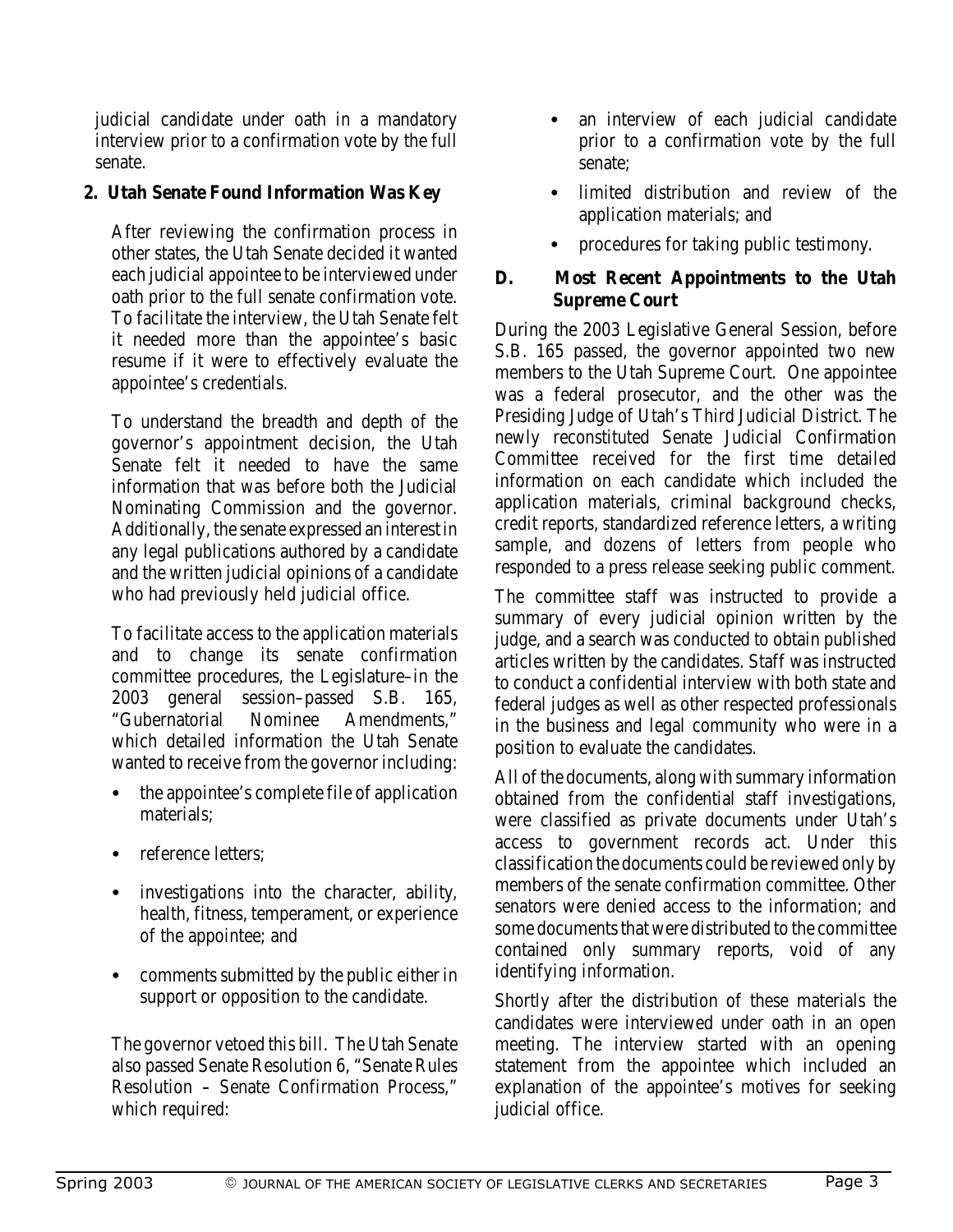Members of the Senate Judicial Confirmation Committee questioned each of the appointees on two occasions for a total of approximately three and a half hours on topics which included judicial philosophy, their individual approach to legal analysis, and judicial activism. One of the candidates had health concerns which the committee explored with the candidate's physician, and there were some questions regarding the candidates' legal opinions and published articles.

The interviews explored other issues deemed important by the committee including separation-of-powers doctrines, a legislative perception of a lack of judicial discipline for errant judges, and a lack of information in retention elections regarding judicial candidates, as well as administrative decisions made by the presiding judge.

Occasionally a question was asked that prompted the candidate to reference the Code of Judicial Conduct wherein a judicial candidate is prohibited from making pledges or promises of conduct in office other than the faithful, impartial, and diligent performance of judicial duties. Because the governor interviewed the candidates in private, some senators questioned whether the appointee was asked similar questions by the governor and, if so, whether the Code of Judicial Conduct was invoked during those interviews.

The interviews were long, but cordial and respectful. The appointees were exceptionally well prepared. Members of the Senate Judicial Confirmation Committee were also prepared. The committee's questions were difficult but fair. When the interview was completed, both the appointees and the senators were genuinely impressed with one another's diligent efforts to perform their respective constitutional roles.

### *Tension Between the Branches*

Certainly a natural tension among the three branches of state government exists by design. For those with experience on the front lines of state government, these tensions can often become quite taut. What is most interesting about the Utah Senate's attempt to enhance its confirmation procedures is that the additional scrutiny of judicial candidates is actually serving to release tensions between the judiciary and the legislature through a measure of mutual respect.

As judicial candidates progress through Utah's confirmation process, there is opportunity for them to gain a better appreciation for the legislative perspective on issues of general interest to the legislature. Undoubtedly judicial candidates will come to a greater appreciation of the difficulty of answering tough questions under oath. Legislators are also in a position to gain a better understanding of the responsibilities of judges, the inherent ambiguities in the law, and the need for judicial interpretation which may help legislators become more understanding and less critical of the judiciary generally.

There is clearly room in Utah for both the legislative and judicial branches to grow in respect for each other's roles in the overall scheme of state government, and a more rigorous senate confirmation process may provide an opportunity to facilitate a greater understanding between the two branches.

But the inverse is also true. It is possible, for example, that a few bad experiences with the senate confirmation committee may cause the branches to drift further apart, damaging relationships and harming opportunities for mutual respect. This could easily happen if the public or the legal community perceives the Utah Senate denying confirmation for arbitrary or capricious reasons. It could also happen if the governor were perceived to overlook well-qualified candidates to appoint political allies or family friends. Moreover, the results would be similar if a judicial nominating commission declined to forward qualified candidates to the governor or selected a pool of candidates in such a manner that would be perceived to influence the governor's selection.

Over time honest differences of opinion will undoubtedly arise between the branches regarding the selection process. For a merit-based selection process to work most effectively the nominating commissions, the governor, and the Utah Senate must each resist the temptation to allow politics to enter into their selection decisions.

Since the Utah Senate decided to provide more scrutiny to judicial candidates the governor has been under greater pressure to select candidates that will withstand senate inquiry into their background, character, and general fitness for office. This situation has created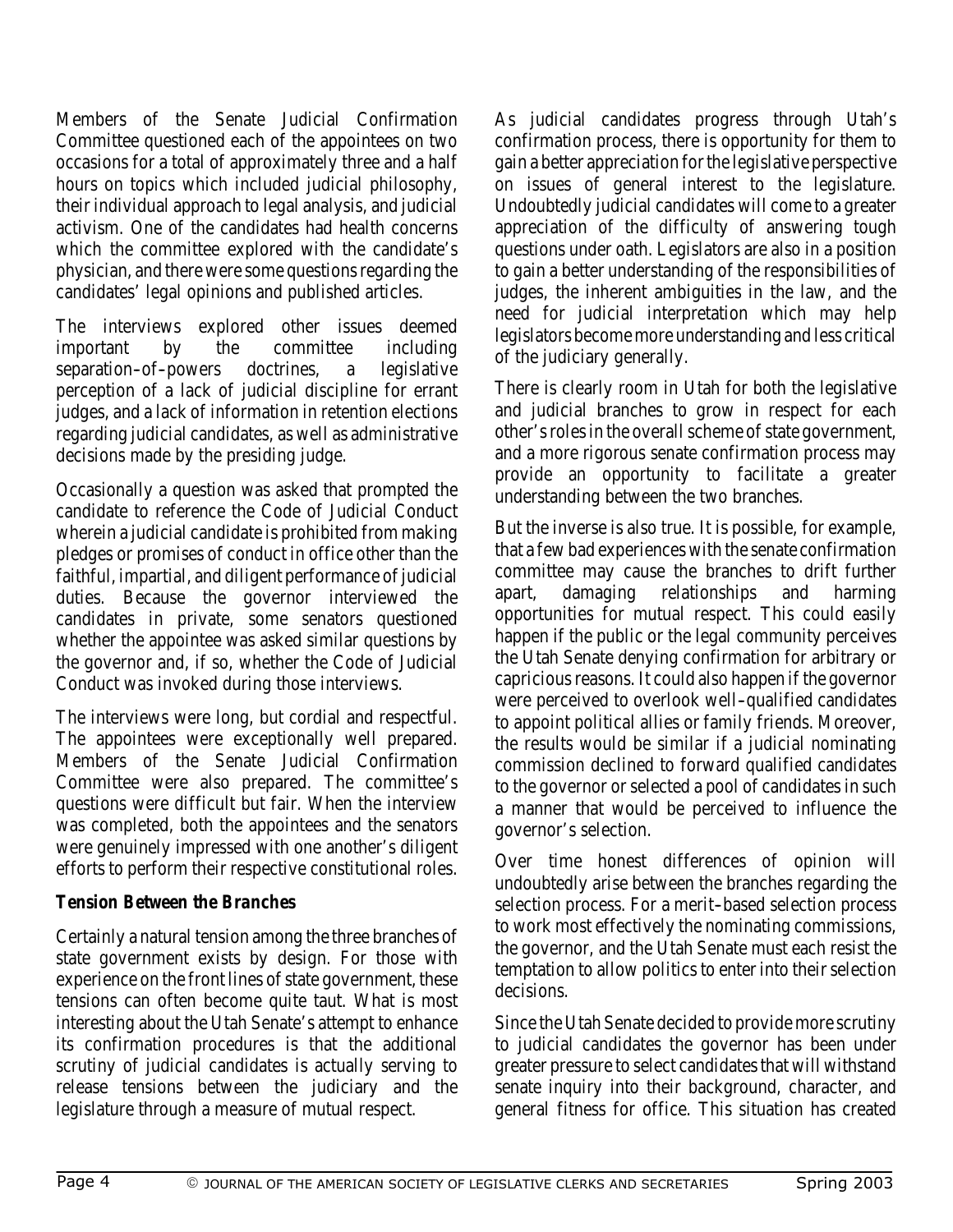some additional tensions between the senate and the executive branch, but both the senate and the governor are attempting to work through the senate's increased interest in judicial appointments in a thoughtful manner.

Even after the governor vetoed S.B. 165, "Gubernatorial Nominee Amendments," because he felt those who comment to the governor about a candidate's potential weakness have the expectation that those comments will only be reviewed by the governor, the Utah Senate is interested in appointments made by the governor notwithstanding complaints about the candidates' character or abilities. The governor invited the legislature to work cooperatively toward the best choices for judicial vacancies and to respect his appointment process as he respects the senate's confirmation process. The Utah Senate accepted the governor's invitation and declined to override the veto.

### *Conclusion*

It is important to the Utah Senate to strike the proper balance between the level of scrutiny and the potential

adverse consequence of intimidating otherwise qualified candidates from seeking future judicial office. The executive branch and the senate have the same goal: to make the best possible appointments to the state judiciary. Both the governor and the senate have a duty to the merit selection process. The executive's duty is to make judicial appointments in conjunction with the Judicial Nominating Commissions without partisan political considerations; and the senate's duty is to play a limited, although important, check on the executive and help determine the composition of the state judiciary by performing its senate confirmation process in a consistent and fair manner without partisan political considerations.

As each component of Utah's merit selection process focuses on its duty to the system, the people of Utah will continue to have their legal matters heard and resolved by bright, capable individuals who are serving as judges because of their personal desire for public service and their exceptional legal and professional abilities.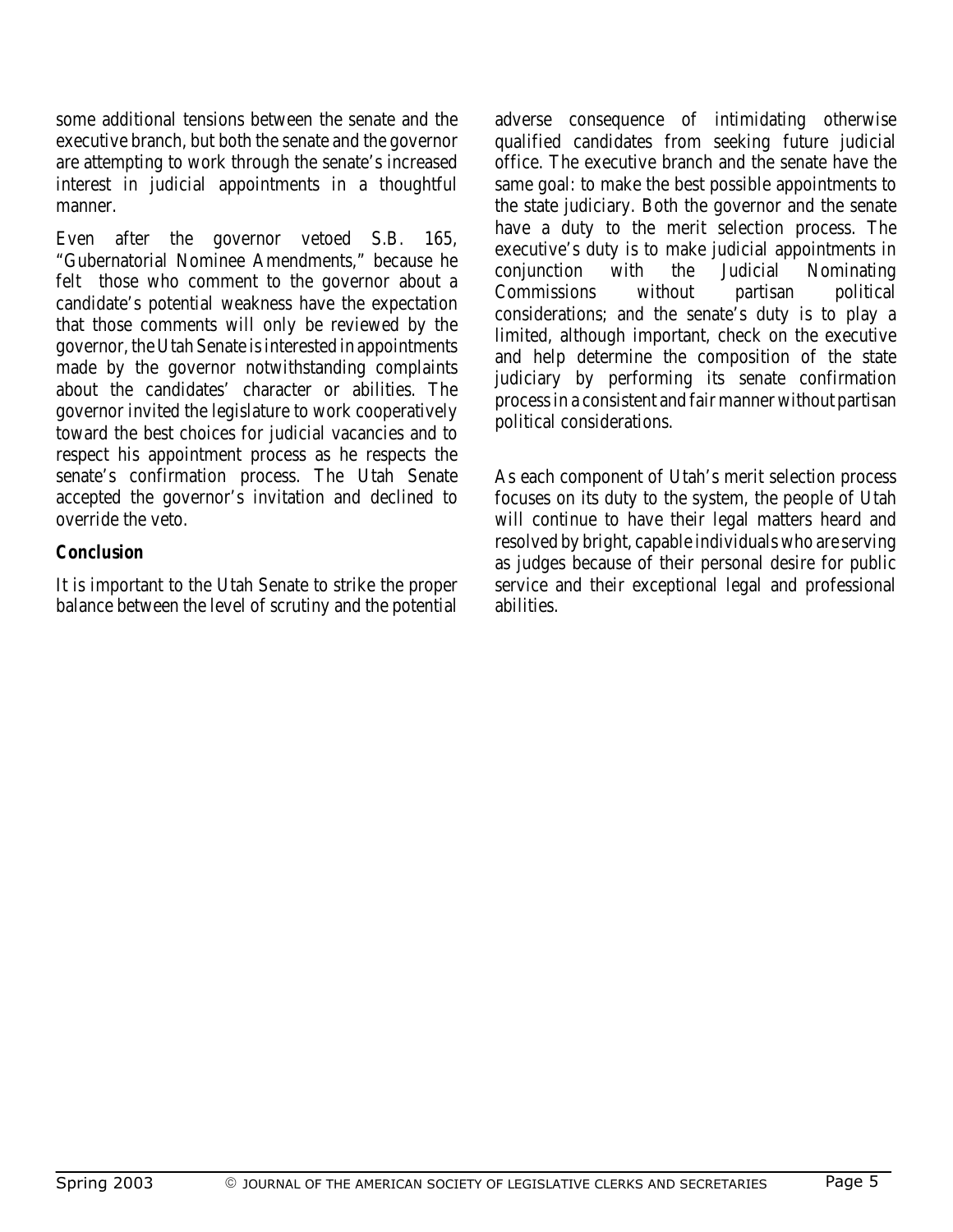# **PROFESSIONAL JOURNAL INDEX**

1997-2002

## **Administration**

| Fall                         | 1997 | <b>Boulter, David E.</b>   | <b>Strategic Planning and Performance Budgeting:</b><br>A New Approach to Managing Maine State Government                                      |
|------------------------------|------|----------------------------|------------------------------------------------------------------------------------------------------------------------------------------------|
| <b>Spring</b>                | 2001 | Carey, Patti B.            | <b>Understanding the Four Generations in Today's Workplace</b>                                                                                 |
| <b>Spring</b>                | 2001 | <b>Henderson, Dave</b>     | <b>Personnel Policies in the Legislative Environment</b>                                                                                       |
| <b>Summer</b>                | 2000 | Jones, Janet E.            | <b>RFP: A Mission Not Impossible</b>                                                                                                           |
| <b>Spring</b>                | 1998 | Larson, David              | <b>Legislative Oversight of Information Systems</b>                                                                                            |
| Fall                         | 1995 | Rudnicki, Barbara          | <b>Criticism</b>                                                                                                                               |
| <u>ASLCS</u>                 |      |                            |                                                                                                                                                |
| <b>Summer</b>                | 2000 | Burdick, Edward A.         | A History of ASLCS                                                                                                                             |
| <b>Case Study(s)</b>         |      |                            |                                                                                                                                                |
| <b>Summer</b>                | 2000 | <b>Clemens and Schuler</b> | <b>The Ohio Joint Select Committee Process</b>                                                                                                 |
| <b>Spring</b>                | 1996 | Dwyer, John F.             | <b>Iowa Senate's Management of its Telephone Records</b>                                                                                       |
|                              |      |                            | is Upheld by State Supreme Court                                                                                                               |
| <b>Spring</b>                | 2003 | Howe, Jerry                | <b>Judicial Selection: An Important Process</b>                                                                                                |
| Fall                         | 2002 | Jamerson, Bruce F.         | <b>Interpreting the Rules: Speaker's Resignation Challenges</b>                                                                                |
| Fall                         | 1995 | Phelps, John B.            | <b>Publishing Procedural Rulings in the Florida House</b><br>of Representatives                                                                |
| Fall                         | 2001 | <b>Tedcastle, Ted</b>      | <b>High Noon at the Tallahasse Corral</b>                                                                                                      |
| <b>Spring</b>                | 1998 | <b>Todd, Tom</b>           | Nebraska's Unicameral Legislature: A Description and<br><b>Some Comparisons with Minnesota's Bicameral Legislature</b>                         |
| <b>Historic Preservation</b> |      |                            |                                                                                                                                                |
| Fall                         | 1995 | Mauzy, David B.            | <b>Restoration of the Texas Capitol</b>                                                                                                        |
| Fall                         | 2001 | Wooton, James E.           | Preservation and Progress at the Virginia State Capitol                                                                                        |
| <b>International</b>         |      |                            |                                                                                                                                                |
| Fall                         | 2000 | Grove, Russell D.          | The Role of the Clerk in an Australian State Legislature                                                                                       |
| Fall                         | 2000 | Law, K.S.                  | The Role of the Clerk to the Legislative Council of the<br>Hong Kong Special Administrative Region of the<br><b>People's Republic of China</b> |
| Fall                         | 2000 | Pretorius, Pieter          | The Role of the Secretary of a South African<br><b>Provincial Legislature</b>                                                                  |
| <b>Spring</b>                | 2002 | Schneider, Donald J.       | <b>Emerging Democracie</b>                                                                                                                     |
| <b>Miscellaneous</b>         |      |                            |                                                                                                                                                |
| <b>Summer</b>                | 1999 | Arinder, Max K.            | <b>Planning and Designing Legislatures of the Future</b>                                                                                       |
| Fall                         | 2000 | Arinder, Max K.            | <b>Back to the Future: Final Report on Planning and</b><br>Designing Legislatures of the Future                                                |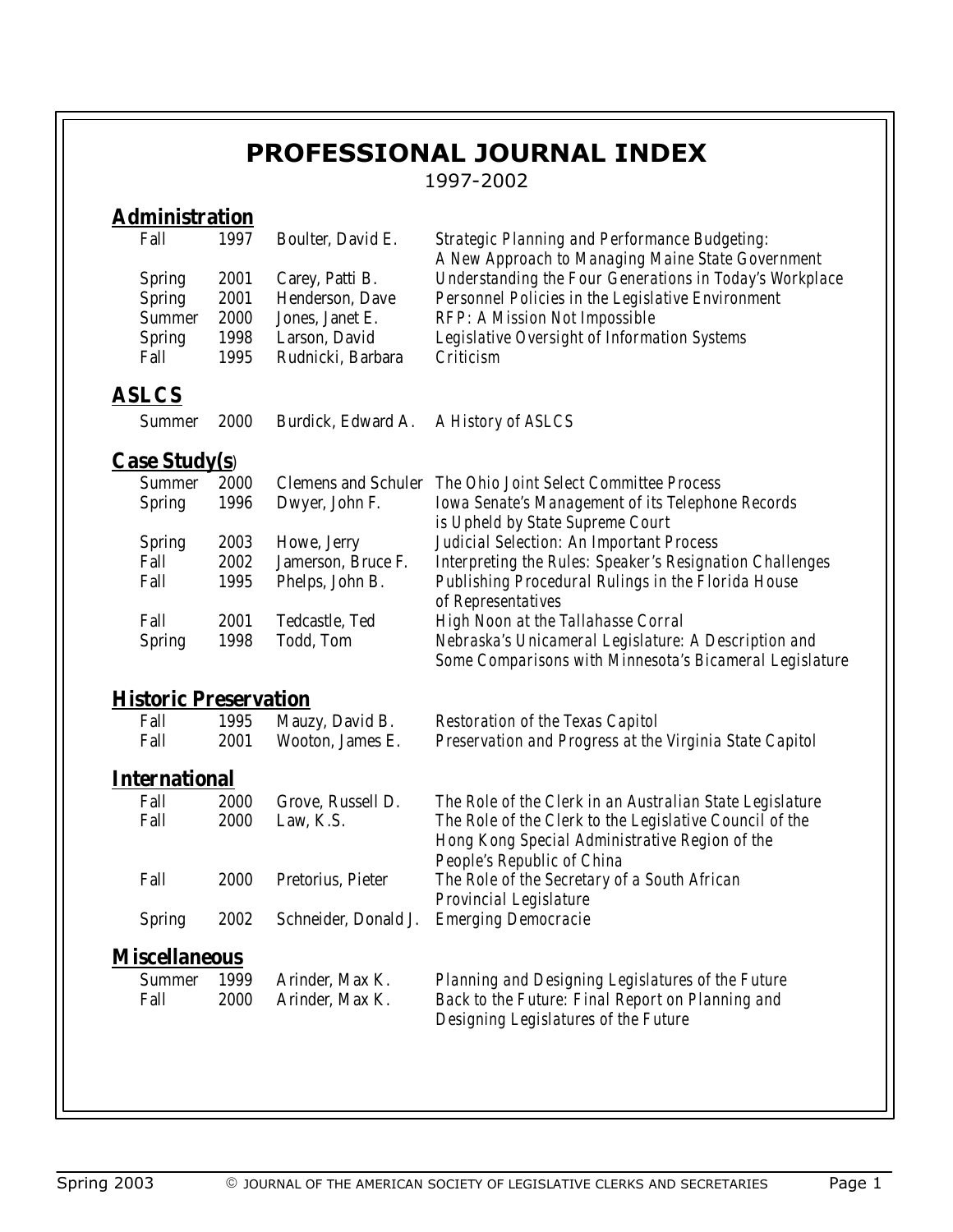| <b>Winter</b> | 2000 | Drage, Jennifer       | <b>Initiative, Referendum, and Recall: The Process</b>    |
|---------------|------|-----------------------|-----------------------------------------------------------|
| <b>Spring</b> | 1996 | O'Donnell, Patrick J. | A Unicameral Legislature                                  |
| <b>Spring</b> | 1998 | Pound, William T.     | The Evolution of Legislative Institutions: An Examination |
|               |      |                       | of Recent Developments in State Legislatures and NCSL     |
| Fall          | 2000 | Rosenthal, Alan       | A New Perspective on Representative Democracy:            |
|               |      |                       | <b>What Legislatures Have to Do</b>                       |
| Fall          | 1995 | Snow, Willis P.       | <b>Democracy as a Decision-Making Process:</b>            |
|               |      |                       | <b>A Historical Perspective</b>                           |

### **Process**

| Fall          | 1996 | Burdick, Edward A.          | <b>Committee of the Whole: What Role Does It Play in</b>       |
|---------------|------|-----------------------------|----------------------------------------------------------------|
|               |      |                             | Today's State Legislatures?                                    |
| <b>Spring</b> | 2003 | <b>Clapper, Thomas</b>      | How State Legislatures Communicate with the Federal Government |
| <b>Winter</b> | 2000 | Edwards, Virginia A.        | A History of Prefiling in Virginia                             |
| <b>Spring</b> | 2002 | <b>Erickson and Barilla</b> | Legislative Powers to Amend a State Constitution               |
| <b>Spring</b> | 2001 | <b>Erickson and Brown</b>   | <b>Sources of Parliamentary Procedure: A New Precedence</b>    |
|               |      |                             | for Legislatures                                               |
| <b>Summer</b> | 1999 | Erickson, Brenda            | <b>Remote Voting in Legislatures</b>                           |
| <b>Spring</b> | 1997 | Jones, Jerry G.             | <b>Legislative Powers and Rules of Procedure:</b>              |
|               |      |                             | <b>Brinkhaus v. Senate of the State of Louisiana</b>           |
| <b>Spring</b> | 1998 | <b>King, Betty</b>          | <b>Making Tradition Relevant: A History of the Mason's</b>     |
|               |      |                             | <b>Manual of Legislative Procedure Revision Commission</b>     |
| Fall          | 2002 | Maddrea, B. Scott           | <b>Committee Restructuring Brings Positive Changes</b>         |
|               |      |                             | to the Virginia House                                          |
| Fall          | 1997 | Mayo, Joseph W.             | <b>Rules Reform</b>                                            |
| <b>Spring</b> | 2002 | <b>Mina Eli</b>             | <b>Rules of Order versus Principles</b>                        |
| <b>Spring</b> | 2003 | Tucker, Harvey J.           | Legislative Logjams Reconsidered                               |
| <b>Summer</b> | 2000 | Vaive, Robert               | <b>Comparing the Parliamentary System and the</b>              |
|               |      |                             | <b>Congressional System</b>                                    |
| Fall          | 2001 | Whelan, John T.             | A New Majority Takes Its Turn At Improving the Process         |
| <b>Staff</b>  |      |                             |                                                                |
| <b>Spring</b> | 2001 | <b>Barish, Larry</b>        | <b>LSMI: A Unique Resource for State Legislatures</b>          |
| Fall          | 2001 | Best, Judi                  | Legislative Internships: A Partnership with Higher Education   |
| <b>Spring</b> | 1996 | Brown, Douglas G.           | The Attorney-Client Relationship and Legislative Lawyers:      |
|               |      |                             | The State Legislature as Organizational Client                 |
| Fall          | 2002 | Gallagher, Sean R &         | <b>Avoiding Employment-Related Liabilities: Ten Tips from</b>  |
|               |      | Aro, Edwin P.               | the Front Lines                                                |
| <b>Spring</b> | 2003 | <b>Geiger, Andrew</b>       | <b>Performance Evaluations for Legilsative Staff</b>           |
| <b>Spring</b> | 1997 | <b>Gumm, Jay Paul</b>       | Tap Dancing in a Minefield: Legislative Staff and the Press    |
| Fall          | 1997 | Miller, Stephen R.          | Lexicon of Reporting Objectives for Legislative Oversight      |
| <b>Winter</b> | 2000 | Phelps, John B.             | Legislative Staff: Toward a New Professional Role              |
| <b>Winter</b> | 2000 | Swords, Susan               | <b>NCSL's Newest Staff Section: "LINCS"</b>                    |
|               |      |                             | <b>Communications Professionals</b>                            |
| Fall          | 1996 | Turcotte, John              | <b>Effective Legislative Presentations</b>                     |
|               |      |                             |                                                                |